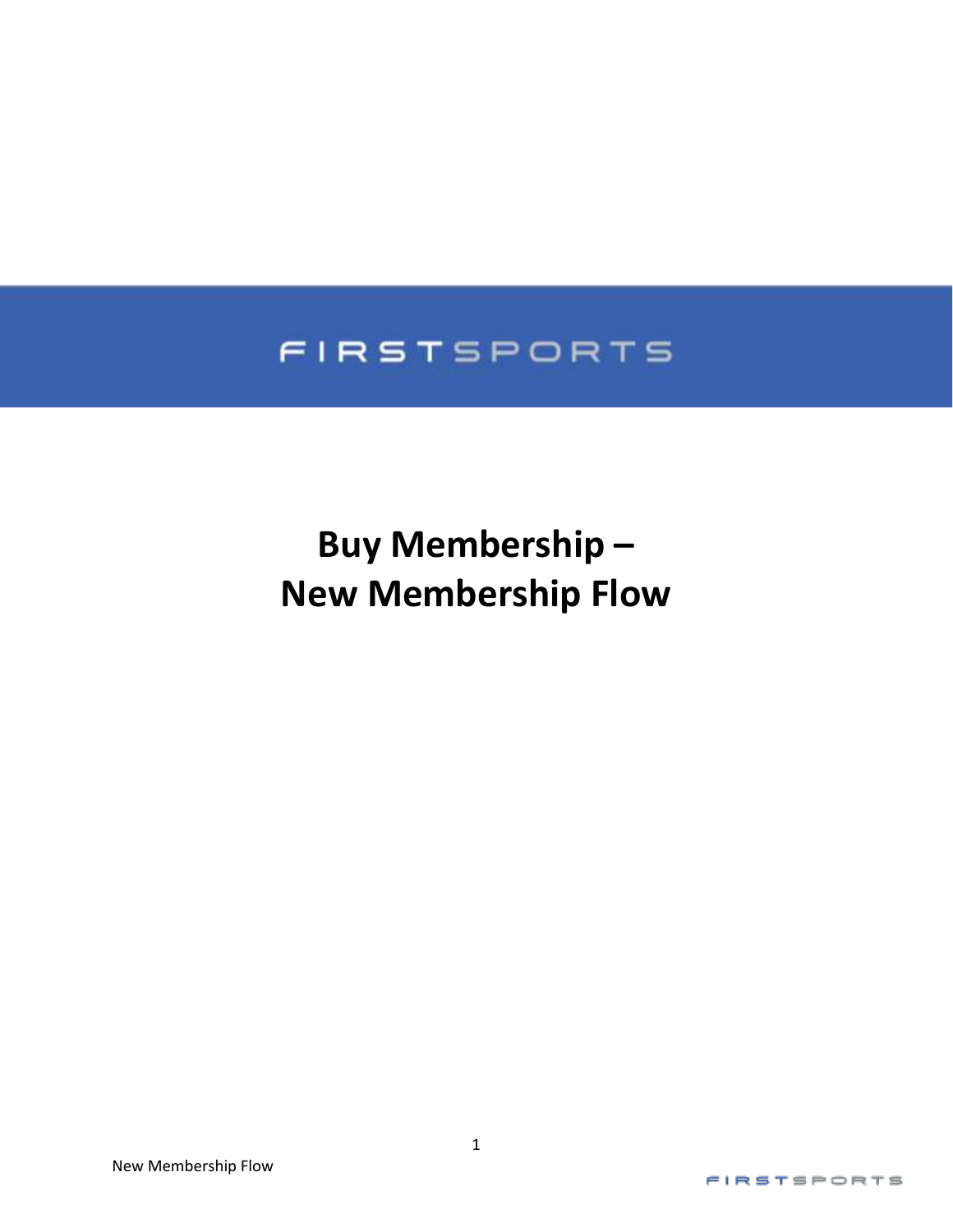## **Contents**

| 2.1 |  |
|-----|--|
| 2.2 |  |
|     |  |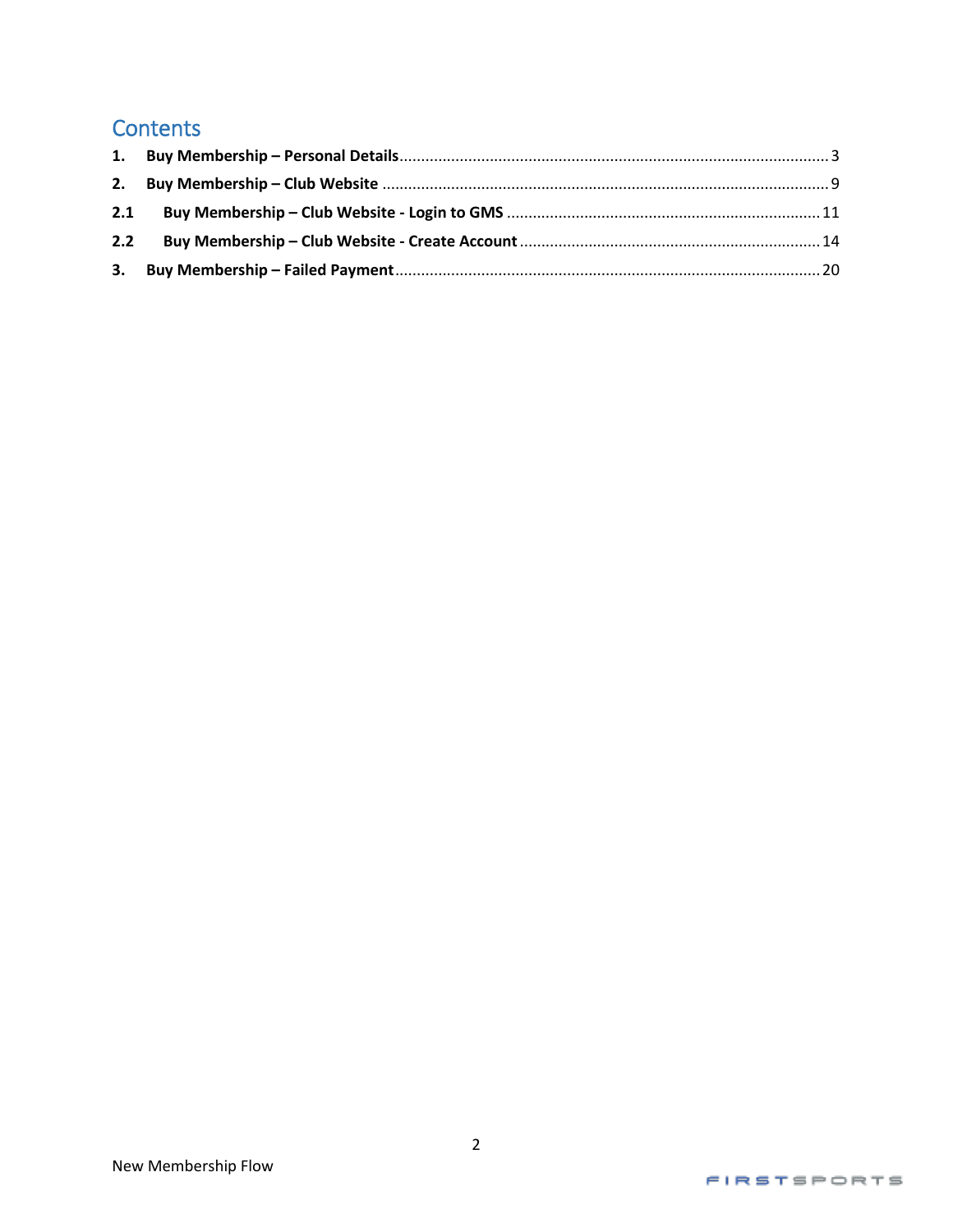#### <span id="page-2-0"></span>1. Buy Membership – Personal Details

Firstly, you will need to log into GMS and accept the GMS Terms and Conditions <https://gms.rfu.com/GMS/Account/Login>

| <b>· USERNAME</b>                                                                        |  |
|------------------------------------------------------------------------------------------|--|
| <b>PASSWORD</b>                                                                          |  |
| By using GMS, you shall be deemed to be bound by                                         |  |
| <b>GMS Terms and Conditions of Use and note the privacy</b><br>notice contained therein. |  |
| Login                                                                                    |  |

Enter your **Username** and **Password**, if you do not know this please contact your club where they can send you your credentials and for you to reset your password.

Once logged in this will redirect you to your **Personal Details** page, or if you have other roles at the club a dashboard of tiles will display including Personal Details.

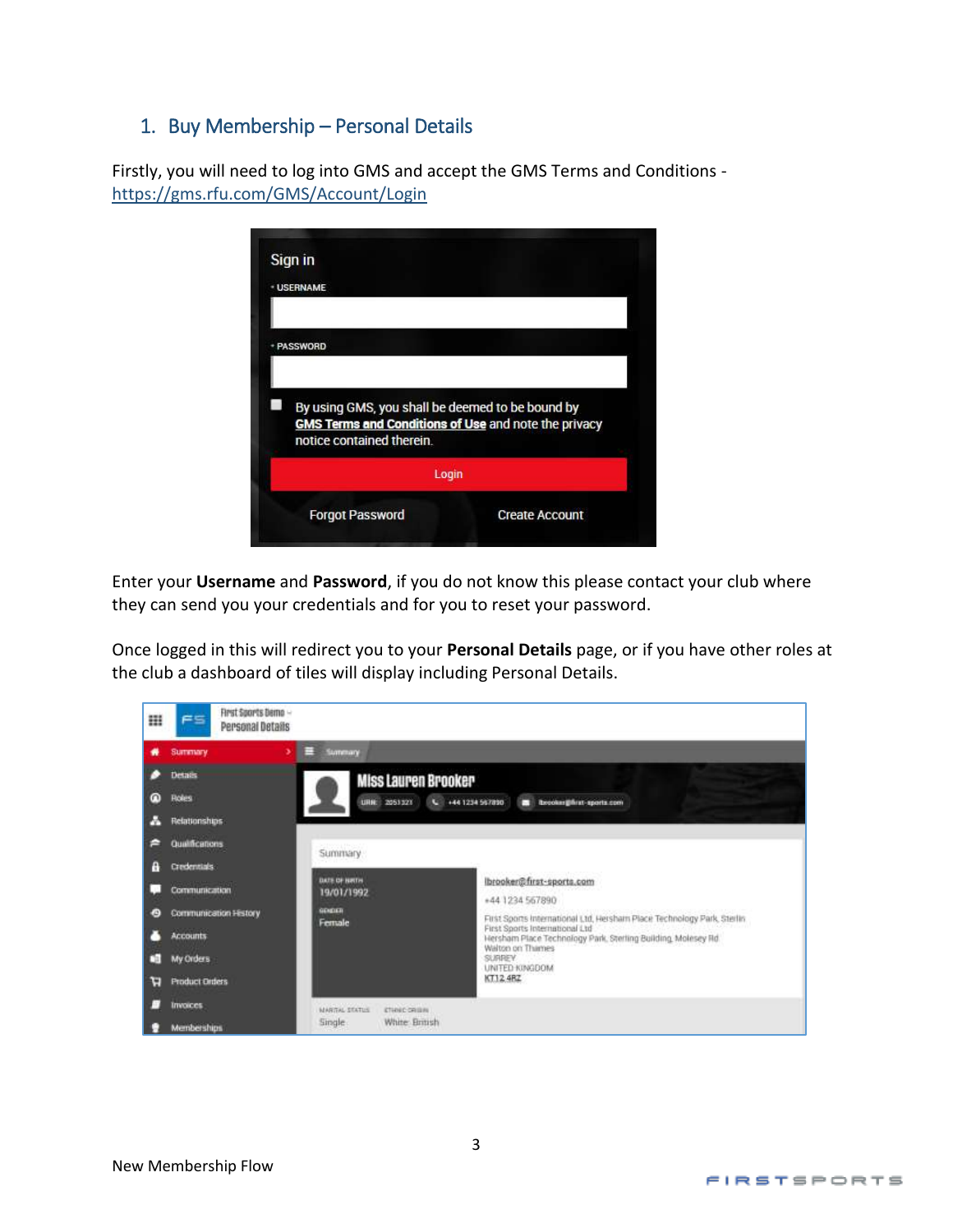On your Personal Details - Summary page will enable you to '**Buy Membership'**.



Click 'Buy Membership', this will direct you to purchase a membership for yourself and any relationship you have within GMS. (plus, any additional products the club have created).

|                    | <b>Bay Membership</b><br>FS.                                                                                                                                       | Your details                                                                                                                                                                                                                                                                                          |              | <b>Cancel</b><br>And law York<br>(Tennes)<br><b>ARTHUR ART</b>                                                                                                                         |
|--------------------|--------------------------------------------------------------------------------------------------------------------------------------------------------------------|-------------------------------------------------------------------------------------------------------------------------------------------------------------------------------------------------------------------------------------------------------------------------------------------------------|--------------|----------------------------------------------------------------------------------------------------------------------------------------------------------------------------------------|
|                    | <b>Schultz</b><br><b>Gillard Orean</b><br>4001/0987.271<br><b>ROSENEZON CONTRACTOR</b><br>ANTEN SERIE                                                              | <b>Except Address</b><br>Fluid Supply receivable and Louis Mexico Player Triulianings Plain (Interior<br>Alexa Sport Crewy can mak Col.<br>Historic Paul Torinology Park Teening Building (Making Rd)<br><b>Material Trenter</b><br><b>SAMPLE</b><br><b>JAN FREE ANDERSON</b><br>Relationships in GMS |              | Cannot Monterchief<br>PEE Fech Wanterman - RT-RACED to 211947222-<br>Package stemments have there; in the Minis in the state<br>Angel mensen and cold (45) 1912 972 221 to 21 2 WOTERS |
| record,<br>default | Clearest who sees with blanking the<br>Ō<br><b>Tot Brings</b><br><b>Bally Land A</b><br>19.1 0 km/m<br>the grants.<br>17. Sinifran<br>Sister.<br>Rees<br>-<br>1000 | 오<br>오<br>1<br>모<br>모<br>dow high-<br><b>Air Attune</b><br>Haj moi<br>10 to chair<br><b>Bakkata</b><br><b>Home</b><br>Busine:<br><b>Base</b><br>dues.<br>Technical:<br>kersens<br>744                                                                                                                 | <b>Brown</b> |                                                                                                                                                                                        |
|                    |                                                                                                                                                                    | 12.001                                                                                                                                                                                                                                                                                                |              |                                                                                                                                                                                        |
|                    | demail<br>£100.00<br>Darkers.<br>me-bee<br>o<br><b>JOYTAR</b><br><b>Hydrigies</b>                                                                                  | £10.00<br>Advertisement.<br>$\bullet$<br>Abertiserung                                                                                                                                                                                                                                                 |              |                                                                                                                                                                                        |
|                    | sense.<br>AAM Plains                                                                                                                                               | <b>Club Donation</b><br>€10.00                                                                                                                                                                                                                                                                        |              |                                                                                                                                                                                        |
|                    | FSI Adult Flaying<br>£100.00<br>Merdership                                                                                                                         | This Assembal<br>O                                                                                                                                                                                                                                                                                    |              |                                                                                                                                                                                        |
|                    | Diverses unit beat<br>Record Cyst<br>LYER DIVORING SUBSIDIE<br>Joba'l Frauric Meridianizing-<br>AAH THIM<br>This join be partly in 10 months                       | 13:00:03<br>€120.00<br><b>TAXABLE</b><br>Q                                                                                                                                                                                                                                                            |              |                                                                                                                                                                                        |
|                    | enternance of \$5.00 kWP or a ringle<br>MARINEZ LF SUCCIDE CORP.                                                                                                   | Donations:<br>£5.00                                                                                                                                                                                                                                                                                   |              |                                                                                                                                                                                        |

Scroll through the list of memberships that you want to purchase for yourself and click the black cursor to select.

4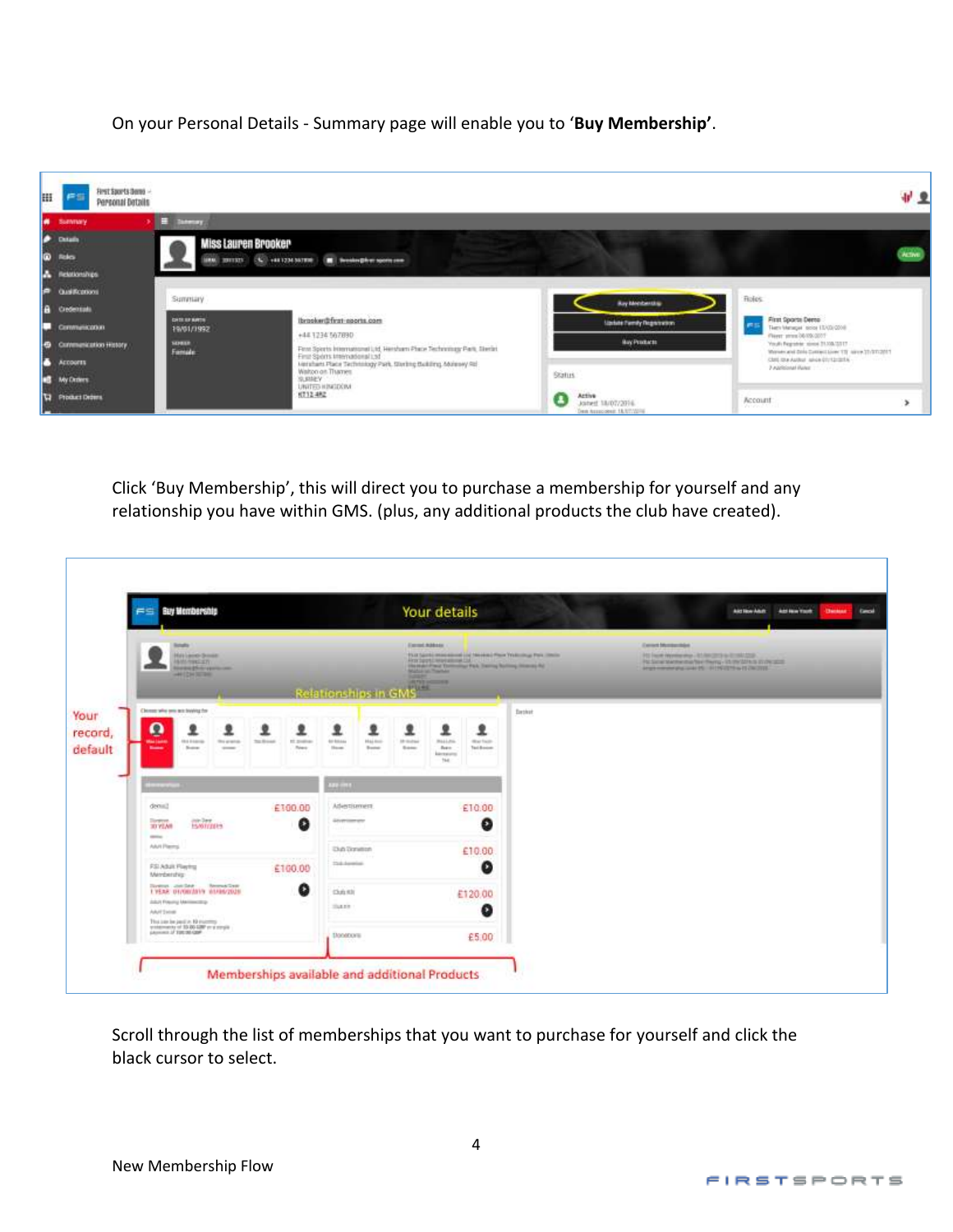

#### This will add that membership to the **Basket** and total.

| Basket |                                                                                     |         | £100.00        |
|--------|-------------------------------------------------------------------------------------|---------|----------------|
|        | FSI Adult Playing Membership<br>Membership starts 01/08/2019<br>Miss Lauren Brooker | £100.00 | CV2-10-10<br>÷ |

If you are also purchasing for another individual (relationship) you can add this to the order by 1. Selecting that individual (this will list available memberships to them), 2. Scroll to find membership and select the red cursor and 3. This will add that membership into the **Basket**.

| Choose who you are laying                                                                         |                                                        |                                                        |                             |                           | Bastert<br>man<br>W. | FSI Adult Playing Membership<br>Membership courts (11/19/2019)                            | 4700.00         | #200.00<br>计选择字符<br>各 |
|---------------------------------------------------------------------------------------------------|--------------------------------------------------------|--------------------------------------------------------|-----------------------------|---------------------------|----------------------|-------------------------------------------------------------------------------------------|-----------------|-----------------------|
| $\boldsymbol{\Omega}$<br><b>Mini Motiveness</b><br>1974-14-444<br><b>Broman</b><br><b>Service</b> | ۰<br><b>Mix arramch</b><br><b>.</b><br><b>American</b> | <b>Field Biroutius</b><br>M/Javalhers<br><b>Firsts</b> | <b>IR STI+4</b><br>Monte    | ۰<br>mias leen<br>finance | x                    | Wins Lauren Brooker<br>Sorrest<br>Atendership starts' Hutilizable<br>Alex Arearda Brooker | 4,700.00<br>531 | ۰                     |
| <b>LE Antoine Artement</b><br><b>Winderstreet</b>                                                 |                                                        | 1981s Little Beach Mercine Hita Text<br>uit bri        | <b>ISSAN TRANSCRIPTIONS</b> |                           |                      | 3. This will add that membership into<br>the Basket                                       |                 |                       |
| demalZ<br>Join Date:<br><b>Elizabeth Control</b><br>30 YEAR 15/07/2019                            | £100.00<br>O                                           | Advertisement.<br>Abstraces                            |                             | £10.00<br>Ø               |                      |                                                                                           |                 |                       |
| direcci<br>Abrt Flaying                                                                           |                                                        | Club Donation                                          |                             | £10.00                    |                      |                                                                                           |                 |                       |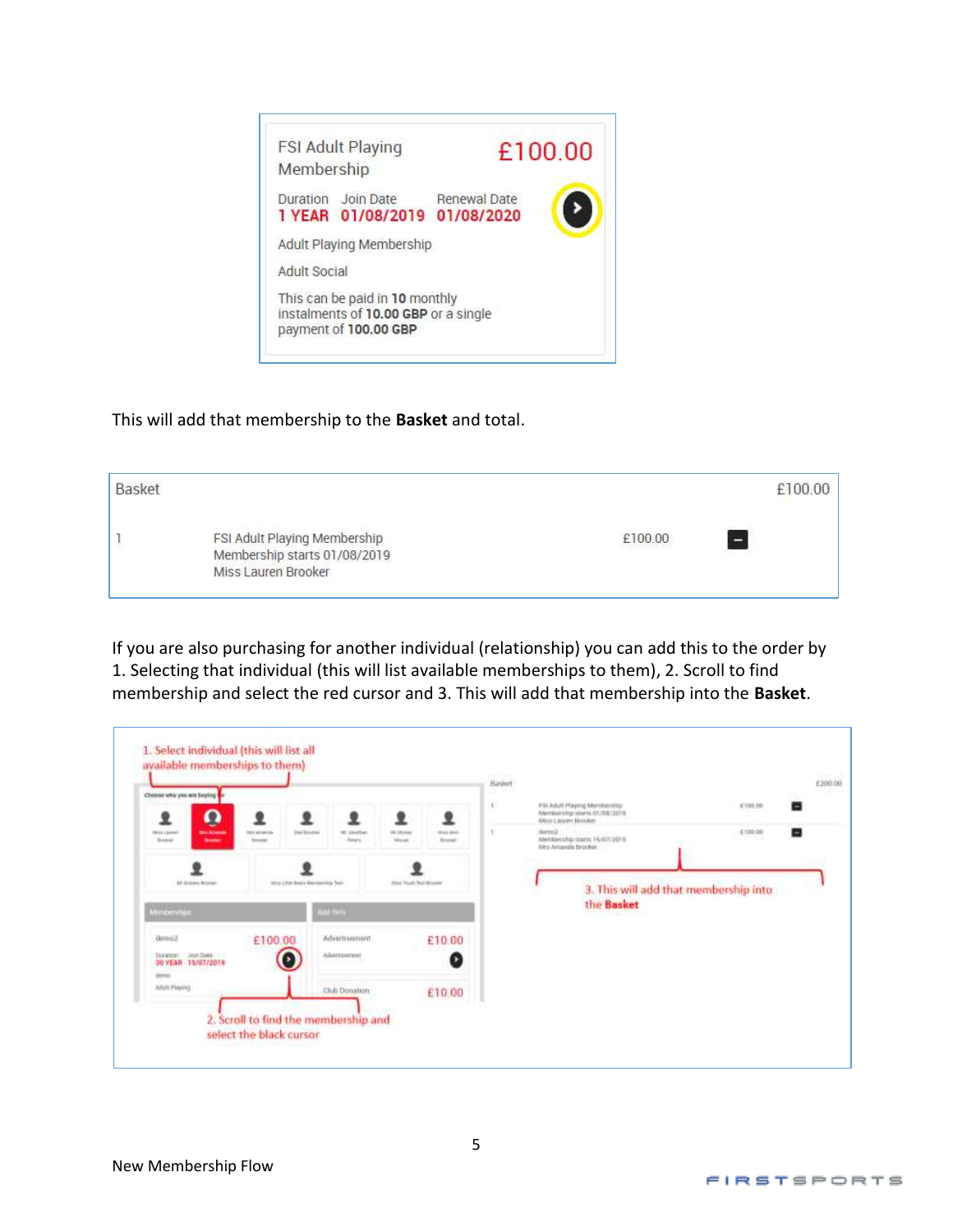You can remove an order by select the minus button in the Basket.

| <b>Basket</b> |                                                                                     | £200.00      |
|---------------|-------------------------------------------------------------------------------------|--------------|
|               | FSI Adult Playing Membership<br>Membership starts 01/08/2019<br>Miss Lauren Brooker | £100.00<br>н |
|               | demo <sub>2</sub><br>Membership starts 15/07/2019<br>Mrs Amanda Brooker             | £100.00<br>Ξ |

Once you have purchased either one membership or more, once complete select **Checkout**.



(Please note you can add adults and youths if you do not have a relationship on GMS by selecting the **Add New Adult** or **Add New Youth** buttons). *This creates a record/account on GMS, they will still need to register if a registered player.*

When you have selected Checkout, this will display the Order Summary, how you want to pay (Payment Method) and details will automatically populate. Once you have selected the payment option click **Pay Now**.

| Drdwn                                                                                                                                                                                                                              |                                                                                                                                                                                                                                                                                                                            | Faynent Method                                                                                                                                                                                                                     |
|------------------------------------------------------------------------------------------------------------------------------------------------------------------------------------------------------------------------------------|----------------------------------------------------------------------------------------------------------------------------------------------------------------------------------------------------------------------------------------------------------------------------------------------------------------------------|------------------------------------------------------------------------------------------------------------------------------------------------------------------------------------------------------------------------------------|
| @ Onler 0996361711.aunwi Brooker (2051323)<br>FSI Adult Playing Mambership (Fest taxets barre)<br>ABIR Playing Membership -<br>Hiter Laurent Byzand (2007) 272 AUAS Plasmig Members that at First Same<br>Adolf Peorg Interduction | w.<br>п<br>$\sim$<br><b>STERLESS</b><br><b>BARTER</b><br>sections:<br>100.00<br><b>Lipities</b>                                                                                                                                                                                                                            | Please classic the seday nervo and the final payment<br>artesist.<br>and the second of the second and second<br>Click the just batter to continue in the payment gallering<br>O Daline Card<br>O Direct Debit<br>USE 6<br>PAVIDAME |
|                                                                                                                                                                                                                                    | C) Pay in Instalments<br>(i) Pay in full<br>installment option priverents will be mode as follows as day intented.<br>圧<br>$-1$                                                                                                                                                                                            | 1207 keep<br>Latent<br><b>Brocker</b><br>Bend, riterees<br><b>Brooker@first-sports.com</b><br>422011102140<br><b>CONTRACTOR</b>                                                                                                    |
|                                                                                                                                                                                                                                    | <b>Telephone Print</b><br>Vision Lists: 416000<br>107041229 81036<br><b>Commercial</b><br><b>NOTATION ATMOSF</b><br>PROTECTIVE ATOMIC<br><b>CONTRACTOR</b><br><b>Commercial</b><br><b>BOLDES FROM</b><br>TEMVIDOR: \$1600E<br><b>Contractor</b><br>SASE IN A<br>TUOTES (21004)<br><b>Separate</b><br>TOYOTA (2010) 4/10/08 | 10,5,000<br><b>BUILDING</b><br>79. Person<br>1210031-0<br>First Sports International Ltd.                                                                                                                                          |
|                                                                                                                                                                                                                                    | Solvened \$1000.<br>care fund, 100.00                                                                                                                                                                                                                                                                                      | Hersham Place Technology Park, Sterling Buildi.                                                                                                                                                                                    |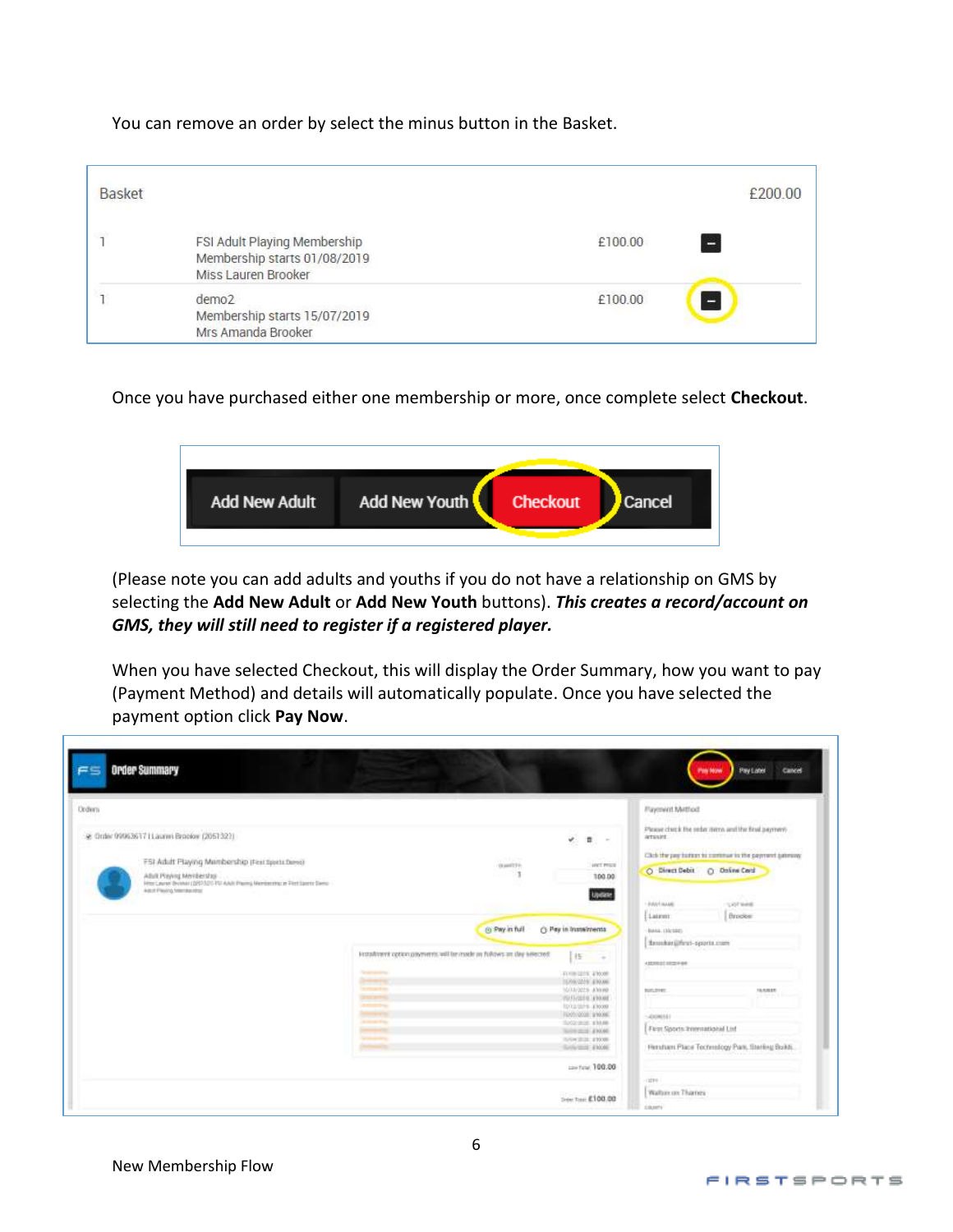If the membership scheme has been created to be taken by instalments and a one-off payment, under the order summary there will be the option of the payment plan; Pay in Full or Pay in Instalments.

Clicking on Pay in Full will give you the option of either Direct Debit or Online Card.

|                                                                      |                                            | Payment Method                  |                                                                                  |
|----------------------------------------------------------------------|--------------------------------------------|---------------------------------|----------------------------------------------------------------------------------|
|                                                                      | ٠<br>$\sim$<br>$\mathcal{L}_{\mathcal{A}}$ | zemszunt.<br>92, 1972           | Please check the order items and the final payment.<br>신호 버릇은 상당하다 아이가 많이 들어갔어요? |
|                                                                      |                                            |                                 | Click the pay hutton to continue to the payment queekey.                         |
| <b>EMANTIFY</b>                                                      | Lish PRICE<br>100.00                       | O Direct Debit                  | O Online Card                                                                    |
|                                                                      | Update                                     | LEBST SAME                      | <b>LEST MAKE</b>                                                                 |
|                                                                      |                                            | Linuten                         | Ecooker                                                                          |
| <b>B</b> Pay in full                                                 | O Pay in Instalments                       | · ISSUE, (20/200)               |                                                                                  |
|                                                                      |                                            | ltmooker@first-sports.com       |                                                                                  |
| mistallment option payments will be made as follows on day selected. | 15                                         | A DOMESTIC NACH ALB WILL        |                                                                                  |
| <b>Suffrage Ave.</b>                                                 | DUGA/2019: 438.00                          |                                 |                                                                                  |
| <b>PERMIT</b><br>Dunmarks                                            | HANNONE, E1809                             |                                 |                                                                                  |
| <b>Systemstra</b>                                                    | 15/10/2019 E18.00<br>15/11/2019 £18.00     | B.O. Freda                      | HUMBER                                                                           |
| <b>Automobile</b>                                                    | 15/13/2010 £18.00                          |                                 |                                                                                  |
|                                                                      | 15/01/2020 E18.00                          | $+300$ RESIE                    |                                                                                  |
| <b>Ustainman</b>                                                     | itistizioni giassi                         |                                 |                                                                                  |
|                                                                      | 19/03/2010 K10.00                          | First Sports International Ltd. |                                                                                  |
| <b>Surfame of the Co</b>                                             | 15/04/2010 618.00                          |                                 |                                                                                  |
| <b><i><u>Summerview</u></i></b>                                      | 15/05/2020 EYEAR                           |                                 | Hersham Place Technology Park, Sterling Builds.                                  |
|                                                                      |                                            |                                 |                                                                                  |

And clicking to Pay in Instalments will only give you the option of Direct Debit.

| <i><b>ODMITTY</b></i>                                                                                                                         | <b><i>MAT PRICE</i></b><br>100.00<br>Update                                                                                                                                                                          | I TURET NAME<br>Lauren<br>- Davis, 05/200 | O. Direct Debit                 | Click the new button to continue to the payment gateway.<br>-LAST NAME<br>Brooker |
|-----------------------------------------------------------------------------------------------------------------------------------------------|----------------------------------------------------------------------------------------------------------------------------------------------------------------------------------------------------------------------|-------------------------------------------|---------------------------------|-----------------------------------------------------------------------------------|
| O Pay in full<br>Installment option payments will be made as follows on day selected:                                                         | S Pay in Instalments<br>15                                                                                                                                                                                           | AODRESS MODIFIED                          | Ibrooker@first-sports.com       |                                                                                   |
| <b>Concert Concert</b><br>75<br>Conference Entertain<br><b><i><u>Contractory</u></i></b><br><b>Sold and String</b><br><b>Elektromatik III</b> | 21/08/2019 #14:00<br>10/09/2010; (410.00)<br>T&10/2019 #10.00<br>IS/IT/JITTO: 434-007<br>T5/32/3019 (FHL00)<br>15/01/2020: 416:00<br>15/02/2020 #10.00<br>TERUTION \$10.00<br>15/04/2020 #10:00<br>15/25/2020 419.00 | <b>BULLIVAN</b><br>· ADDRESS              | First Sports International Ltd. | <b>SEIMBER</b><br>Hersham Place Technology Park, Sterling Buildi.                 |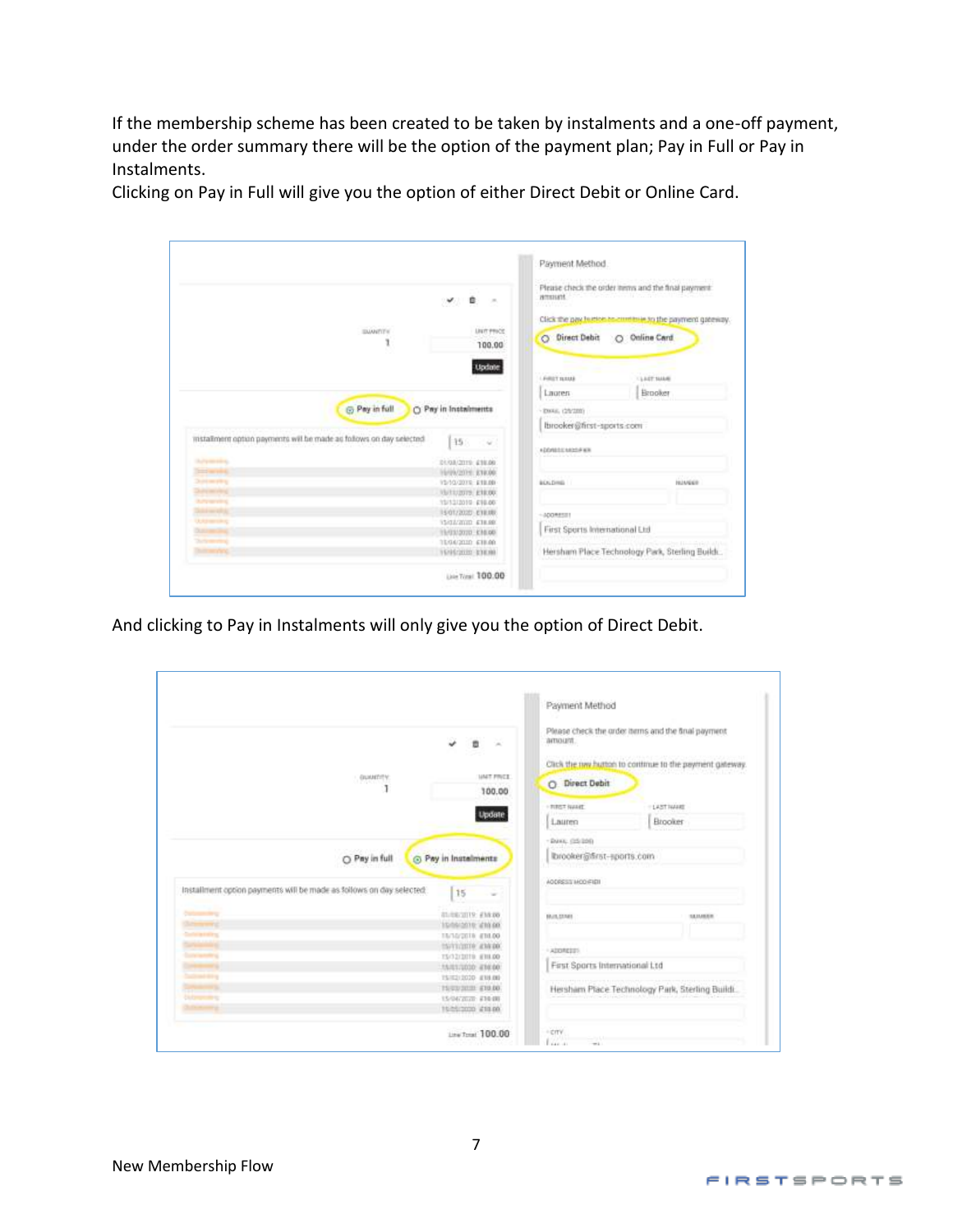Once you have selected the payment option click **Pay Now**.

Enter Payment Details and 'Make Payment'.

Details all correct, a success screen will display, click **Finish** or **View Receipt**.

Also, a payment success email will be sent to the email against your GMS record confirming the payment, amount, membership, card type, date, and reference.

|   |                           | First Sports Demo                                                                                                 |            |               |
|---|---------------------------|-------------------------------------------------------------------------------------------------------------------|------------|---------------|
|   |                           | Dear Lauren Brooker,<br>Thank you for your payment.<br>Your order has been completed successfully.                |            |               |
|   | Order 40657388            |                                                                                                                   |            | 13/03/2018    |
|   | Qty Item                  | <b>Details</b>                                                                                                    |            | Cost<br>(GBP) |
| 1 | New<br>Membership<br>Flow | Miss Lauren Brooker (2051321) New<br><b>Membership Flow at First Sports</b><br>Demo<br><b>New Membership Flow</b> |            | 15.00         |
|   |                           |                                                                                                                   | Total      | 15.00         |
|   | <b>Payments</b>           |                                                                                                                   |            |               |
|   | Reference                 | Type                                                                                                              | Date       | Cost<br>(GBP) |
|   | FSD-C-073997              | <b>Card Payment</b>                                                                                               | 13/03/2018 | 15.00         |
|   |                           |                                                                                                                   | Total      | 15.00         |
|   |                           | If you have any queries relating to your products, please contact us.                                             |            |               |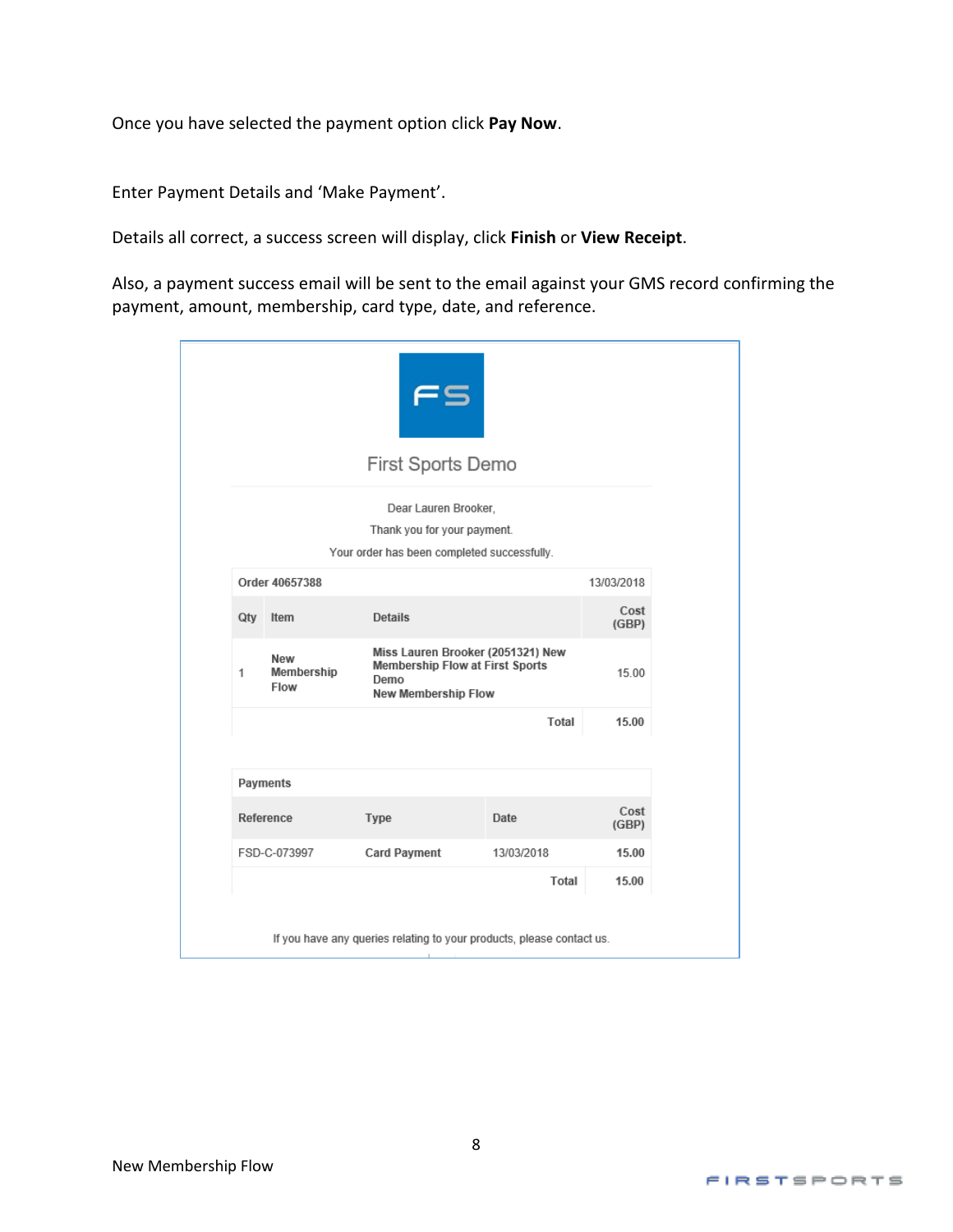### <span id="page-8-0"></span>2. Buy Membership – Club Website

When purchasing through the club website, it will use the same flow as previously explained.

Select the **Membership** tab on the menu items.



This will direct you to a list of available memberships to purchase.

| MEMBERSHIP<br>HOME TEAMS<br>EVENTS ABOUT NEWS GALLERY<br>INFO - |                              |
|-----------------------------------------------------------------|------------------------------|
| <b>Buying a Membership</b>                                      | <b><i><u>Puntuse</u></i></b> |
| 25. 2017/18 test Price - Amanda                                 | £70.00                       |
| Adult : the Dam FIS 01 Sep 2017 / Neemal Sen Sat 01 Sep 2018    |                              |
| Adult Guardian Membership                                       | £30.00                       |
| Adult Stort Jam Sat 01 Sep 2018 Newsat Jam Sun 01 Sep 2019      |                              |
| Adult Guardian Membership - instalments                         | £30.00                       |
| Adult transmission 5at 01 5ap 2018 Newsalton Sun 01 5ap 2019    |                              |
| <b>Adult Playing Membership</b>                                 | £100.00                      |
| Adult Van Linu Sat 01 Sep 2018 Howevillen-Sun 01 Sep 2019       |                              |
| <b>Adult Playing Membership - instalments</b>                   | £100.00                      |
| Adult trust land Set 01 Sep 2018 homes two Sun 01 Sep 2019      |                              |
| <b>Adult Social Membership</b>                                  | £50.00                       |
| Adult martiam Sat 01 Sep 2018 Innovations Sun 01 Sep 2019       |                              |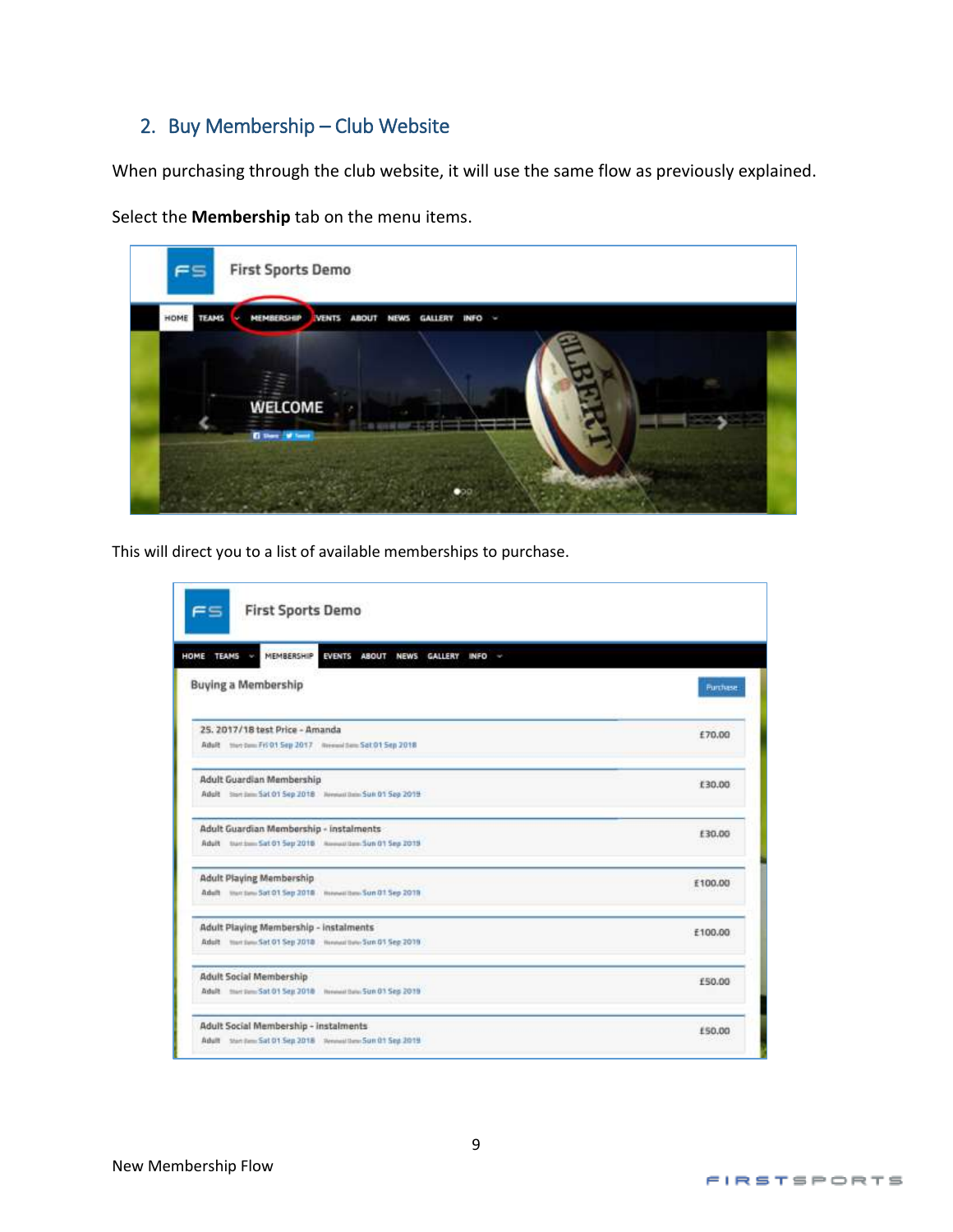| <b>Buying a Membership</b>                                                                                 | Purchase |
|------------------------------------------------------------------------------------------------------------|----------|
| 25. 2017/18 test Price - Amanda<br>Adult Start Date: Fri 01 Sep 2017 Renewal Date: Sat 01 Sep 2018         | £70.00   |
| <b>Adult Guardian Membership</b><br>Adult Start Date: Sat 01 Sep 2018 Renewal Date: Sun 01 Sep 2019        | £30.00   |
| Adult Guardian Membership - instalments<br>Adult Start Date: Sat 01 Sep 2018 Renewal Date: Sun 01 Sep 2019 | £30.00   |
| <b>Adult Playing Membership</b>                                                                            | £100.00  |
| <b>Adult Playing Membership - instalments</b>                                                              | £100.00  |
| Adult Start Date: Sat 01 Sep 2018 Renewal Date: Sun 01 Sep 2019                                            |          |

Either select the membership or the **Purchase** option in the top right-hand corner.

Selecting Purchase will direct you straight to the GMS login screen. Selecting the Membership will take you view further information about that membership to then click Purchase to direct you to the GMS login screen.

| <b>Adult Playing Membership</b> |                           |                                                        | Purchase                         |
|---------------------------------|---------------------------|--------------------------------------------------------|----------------------------------|
| Start Date:<br>Sat 01 Sep 2018  | Membership Type:<br>Adult | Price:<br>£100.00<br>and the control of the control of | Renewal Date:<br>Sun 01 Sep 2019 |
| Adult Membership                |                           |                                                        |                                  |

Enter your GMS username and Password and Login. (*If you do not know you credentails contact your club who can send you your credentials for you to reset you password*).

Or if you do not have an account set up, click on **Create Account**.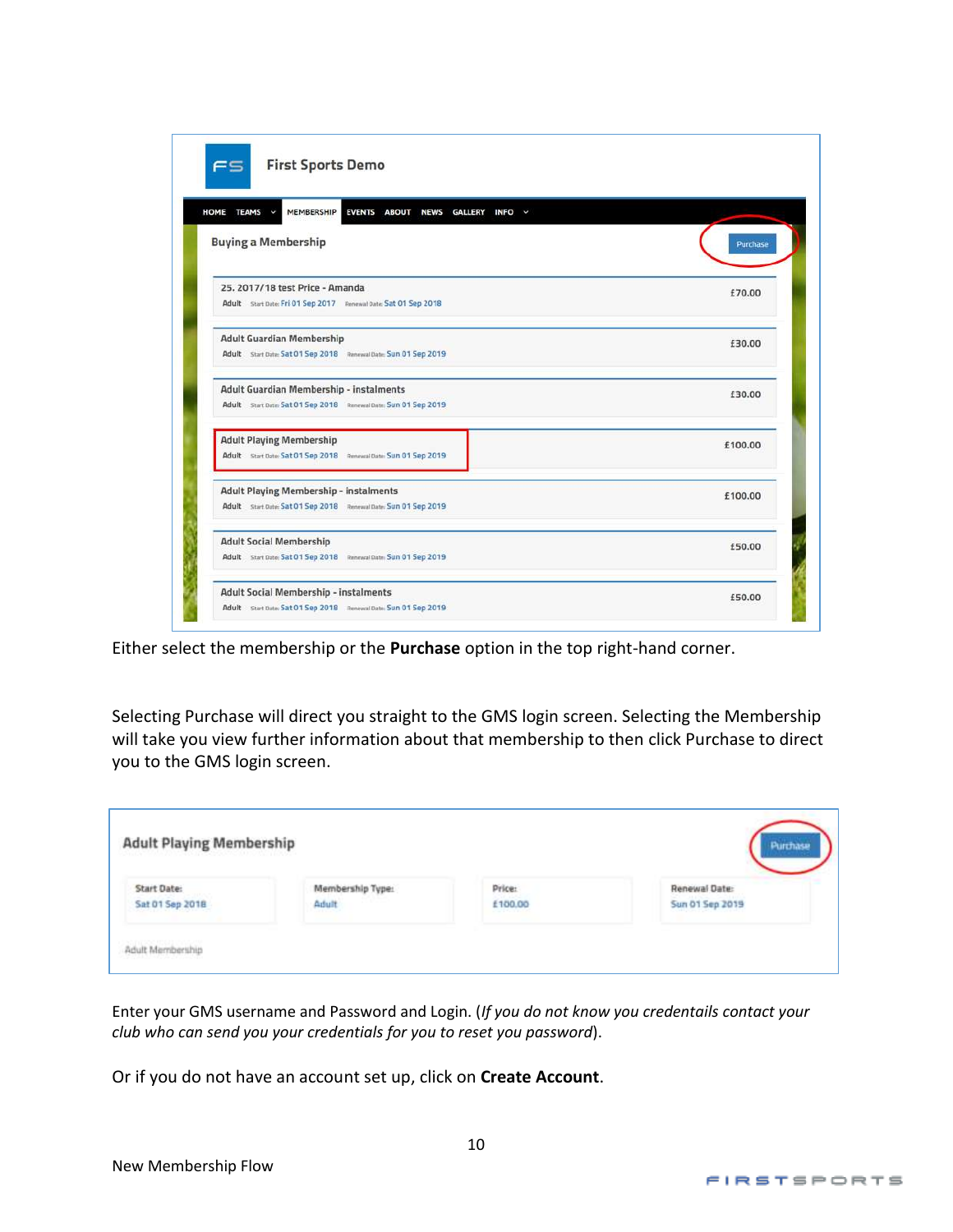| Sign in<br><b>· USERNAME</b>                                                                                                                 |  |
|----------------------------------------------------------------------------------------------------------------------------------------------|--|
| <b>PASSWORD</b>                                                                                                                              |  |
|                                                                                                                                              |  |
| By using GMS, you shall be deemed to be bound by<br><b>GMS Terms and Conditions of Use</b> and note the privacy<br>notice contained therein. |  |
| Login                                                                                                                                        |  |

## <span id="page-10-0"></span>2.1 Buy Membership – Club Website - Login to GMS

Login to GMS using your GMS username and password. This will direct you straight to the **Buy Membership** page.

Scroll through to select the membership you wish to buy; certain clubs will have additional products setup which can be purchased on top of a membership called 'add-ons'.

| <b>Add-Ons</b>                        |        |
|---------------------------------------|--------|
| Advertisement<br>Advertisement        | £10.00 |
| <b>Club Donation</b><br>Club donation | £10.00 |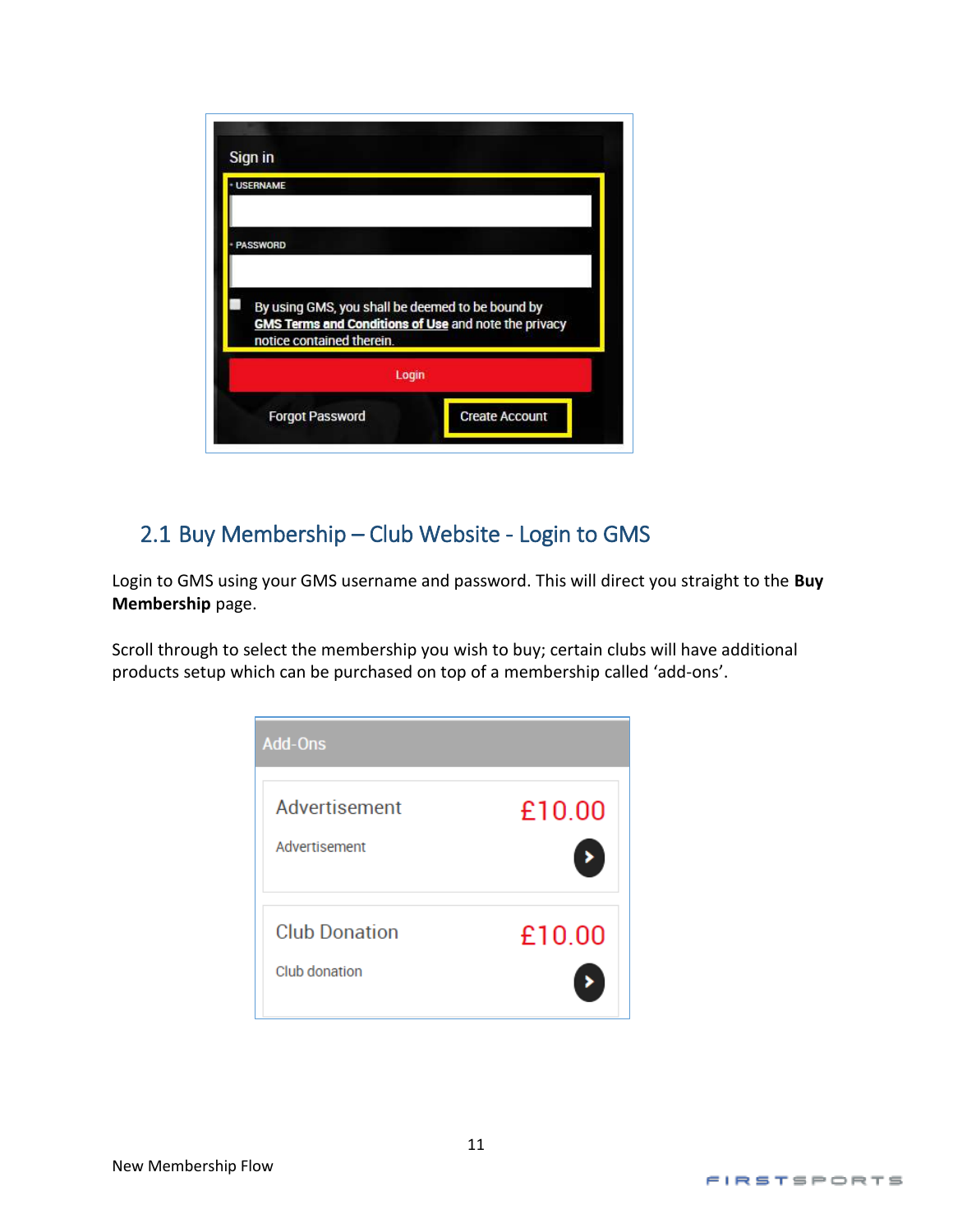Click the black cursor on the membership you want to buy, this will add that membership to the **Basket**.



| FSI Adult Playing Membership | £100.00 |
|------------------------------|---------|
| Membership starts 01/08/2019 |         |
|                              |         |
| Jenny Deplacido              |         |

Once added, click **Checkout**.

You can still Add New Adult(s) or New Youth(s) from here. *This creates a record/account on GMS, they will still need to register if a registered player.*



This will display the Order Summary and how you want to pay (Payment Method). Details will automatically populate, once you have selected the payment option click **Pay Now**.

If the membership scheme has been created to be taken by instalments and a one-off payment, under the order summary there will be the option of the payment plan; Pay in Full or Pay in Instalments.

Clicking on Pay in Full will give you the option of either Direct Debit or Online Card.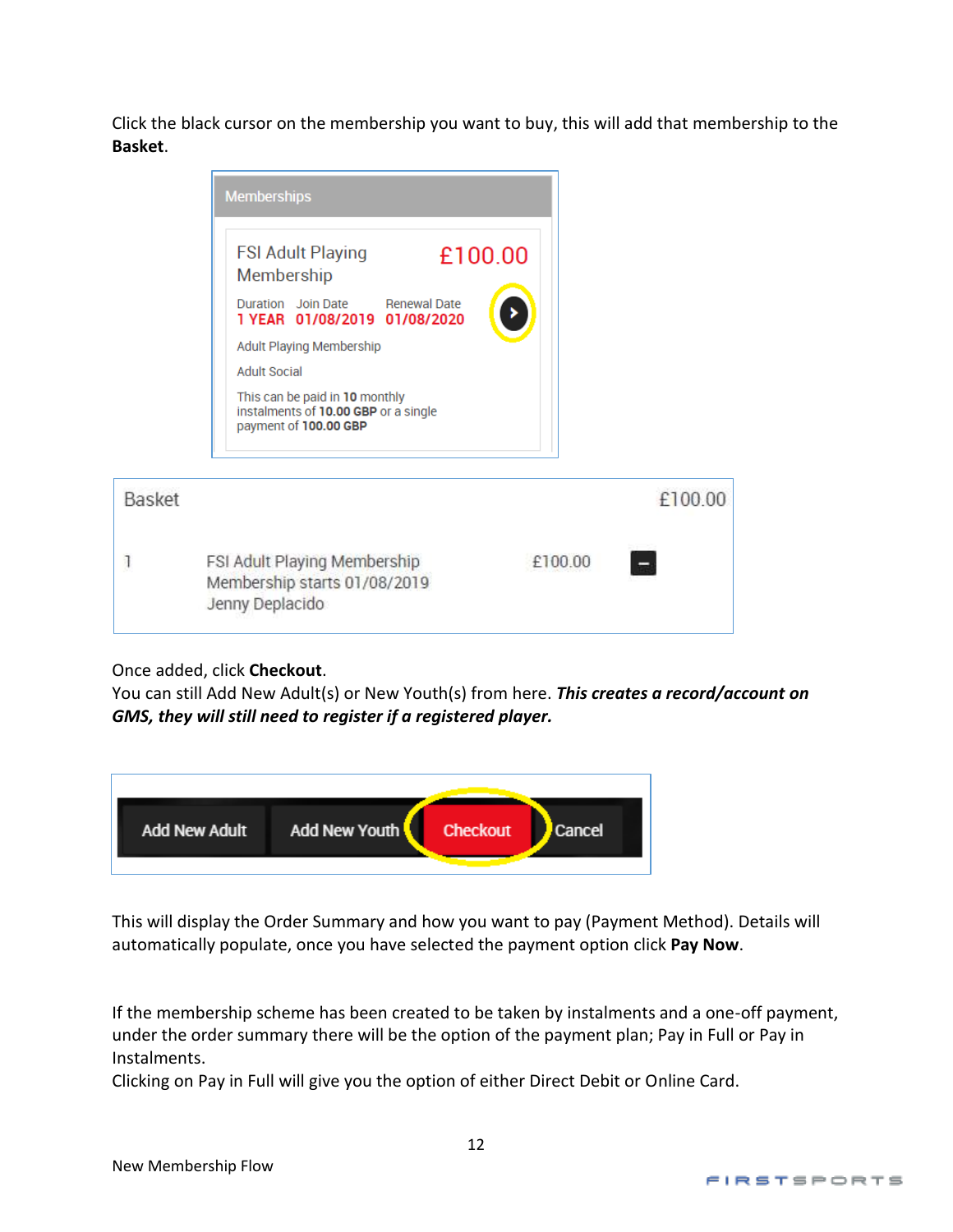|                                                                                                                                                                                                                                                        |                                                                                          |                                             |                                                               | <b>Ray Now</b>                                                                      | Cancel<br>Pay Later                                                                                                                |
|--------------------------------------------------------------------------------------------------------------------------------------------------------------------------------------------------------------------------------------------------------|------------------------------------------------------------------------------------------|---------------------------------------------|---------------------------------------------------------------|-------------------------------------------------------------------------------------|------------------------------------------------------------------------------------------------------------------------------------|
| Orders<br>ie: Order 99964174   Jenny Deplacido (2436728)<br>FSI Adult Playing Membership (First Sports Demo)<br>Adult Playing Membership<br>Jenny Deplaciate (2436728) FSI Judiat Reving Membership at Filter Sports Demo-<br>Adult Playing Membership | <b>GOVATITY</b>                                                                          | п                                           | $\rightarrow$<br><b><i>UNIT PRICE</i></b><br>100.00<br>Update | Payment Method<br>payment amount.<br>gateway.<br>O Direct Debit<br>wa<br>· PASTAINE | Please check the order liems and the final<br>Click the pay button to continue to the payment<br>O Online Card<br><b>LAST MAKE</b> |
|                                                                                                                                                                                                                                                        | @ Pay in full<br>tristallment option payments will be made as follows on<br>day selected | O Pay in Instalments<br>17                  | -32                                                           | Jenny<br>MAKE (ETIDI)<br>jdeplacido@first-sports.com                                | Deplacido                                                                                                                          |
|                                                                                                                                                                                                                                                        | <b>HALLMARK</b><br><b>SLAVANIA</b>                                                       | (7) (18/2010 210:00<br><b>Inneann</b> cross |                                                               | ADDRESS MODERN<br>the place of the company of the                                   |                                                                                                                                    |

And clicking to Pay by Instalments will only give you the option of Direct Debit.

|                                                                                                                                                                                            |                                                                         |                                   |                              | Pay Now                                                           | Pay Later<br>Cancel                                                              |
|--------------------------------------------------------------------------------------------------------------------------------------------------------------------------------------------|-------------------------------------------------------------------------|-----------------------------------|------------------------------|-------------------------------------------------------------------|----------------------------------------------------------------------------------|
| Orders<br>56 Order 999641741 Jenny Deplacido (2436728)                                                                                                                                     |                                                                         | v                                 | ۰<br>1.66                    | Payment Method<br>payment amount                                  | Please check the order items and the final                                       |
| FSI Adult Playing Membership (First Sports Demo)<br>Adult Playing Men/bership.<br>Jerry Deplacide (2431728) FSI Adult Playing Membership at Fitzt Sparre Demo-<br>Adult Playing Membership | <b>GUAVITTY</b>                                                         |                                   | UNF PROS<br>100.00<br>Update | gateway<br>O Direct Debit<br><b>FIRET NAME</b><br>Jervny.         | Click the pay button to continue to the payment<br><b>CAST NAME</b><br>Deplacido |
|                                                                                                                                                                                            | O Pay in full<br>installment option payments will be made as follows on | <b>O</b> Pay in Instalments<br>17 | u                            | EMAIL (27/200)<br>ideplacido@first-sports.com<br>ADDRESS MODIFIER |                                                                                  |

Once you have selected the payment option click **Pay Now**.

Enter Payment Details and 'Make Payment'.

Details all correct, a success screen will display, click **Finish** or **View Receipt**. Also, a payment success email will be sent to the email against your GMS record confirming the payment, amount, membership, card type, date, and reference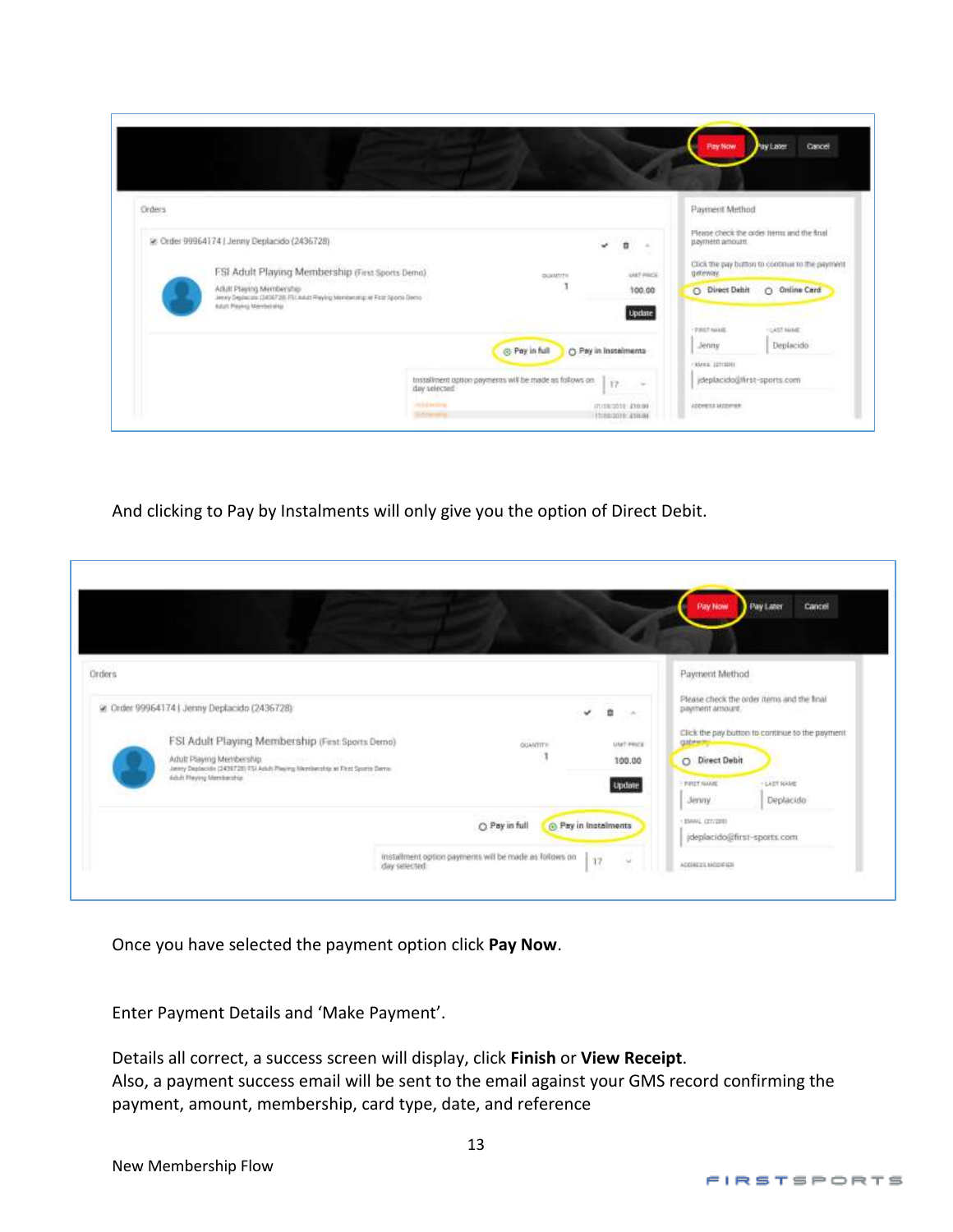## <span id="page-13-0"></span>2.2 Buy Membership – Club Website - Create Account

Selecting **Create Account** you will need to enter your details and include if you are creating more than one adult or any children too. *This creates a record/account on GMS, they will still need to register if a registered player.*

|               |                    | $\epsilon$ CREATE ACCOUNT                      |  |
|---------------|--------------------|------------------------------------------------|--|
| NO. OF ADULTS | NO. OF CHILDREN    | How many people are you creating accounts for? |  |
| ī             | $\Omega$<br>$\sim$ | $\checkmark$                                   |  |
| Your details  |                    |                                                |  |
| <b>TITLE</b>  |                    | $\mathbf{v}$                                   |  |

Click Next.

(*If you are creating more than one account you will need to fill in those details too*).

Once all details have been entered, this will direct you to a Summary screen. Summarizing the individual(s) you have created, if any more Adults or Youths need to be added or Edit the information given. You will also need to read and accepted the **GMS Terms and Condition of Use** waiver before continuing.

Once checked, click **Confirm**.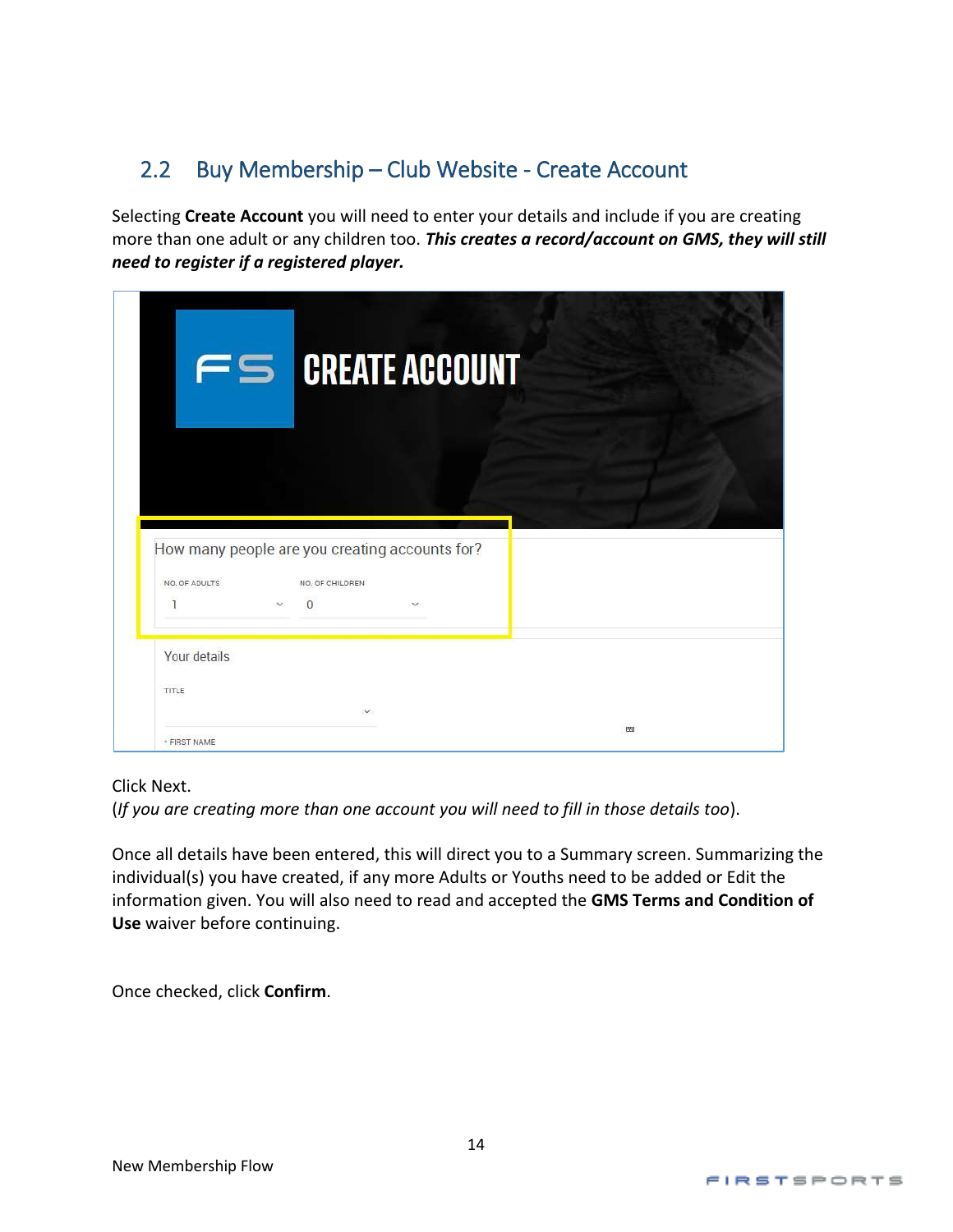| FS SUMMARY                                                                                                          |   |                         |                                             | Continn<br>Cancel                     |
|---------------------------------------------------------------------------------------------------------------------|---|-------------------------|---------------------------------------------|---------------------------------------|
| <b>Warvers</b><br>I have read, conserned and agreed to the following:<br>GY GMS Terms and Conditions of Use         |   |                         |                                             |                                       |
| Doctor Indie Jones<br>Hersham Place<br>41-63 Molesey Road<br>ICT12:4RZ<br>SURREY.<br><b>22115</b><br>UNITED KINGDOM | m | Ethalf<br>Date Of Birth | Ibrooker@first-sports.com<br>T5 August 1980 | Add Adult<br>Add Youth<br><b>DOM:</b> |

You will receive 'GMS Account Created' email to confirm the setup of your record, and your username will appear in the footer of the email.

|                               | First Sports Demo                                                                                                                                                                                                     |
|-------------------------------|-----------------------------------------------------------------------------------------------------------------------------------------------------------------------------------------------------------------------|
|                               | Hi Indie                                                                                                                                                                                                              |
|                               | Welcome to the RFU's Game Management System(GMS).                                                                                                                                                                     |
|                               | To login to your account, please visit https://gms.rfu.com/GMS.                                                                                                                                                       |
| found on England Rugby.       | Further help and information on GMS, including upcoming features, can be                                                                                                                                              |
| Thank you                     |                                                                                                                                                                                                                       |
|                               | Visit GMS Hub                                                                                                                                                                                                         |
|                               | View In Browser   Unsubscribe   RFU Privacy Policy                                                                                                                                                                    |
|                               | Your usemany is Jonest, please go to GMS to login to your account or to reset your<br>password. GMS is me roughy Football Union and RFU Clubs Game Management System.<br>used to help administer the game nationally. |
| Sent from GMS   England Rugby |                                                                                                                                                                                                                       |
|                               | @2018 GMS ON BEHALF OF THE RUGBY FOOTBALL UNION, ALL RIGHTS RESERVED                                                                                                                                                  |
|                               | Rugby Football Union. The RFU Rose and the words 'England Rugby' are official registered<br>trade marks of the Rugby Football Union.                                                                                  |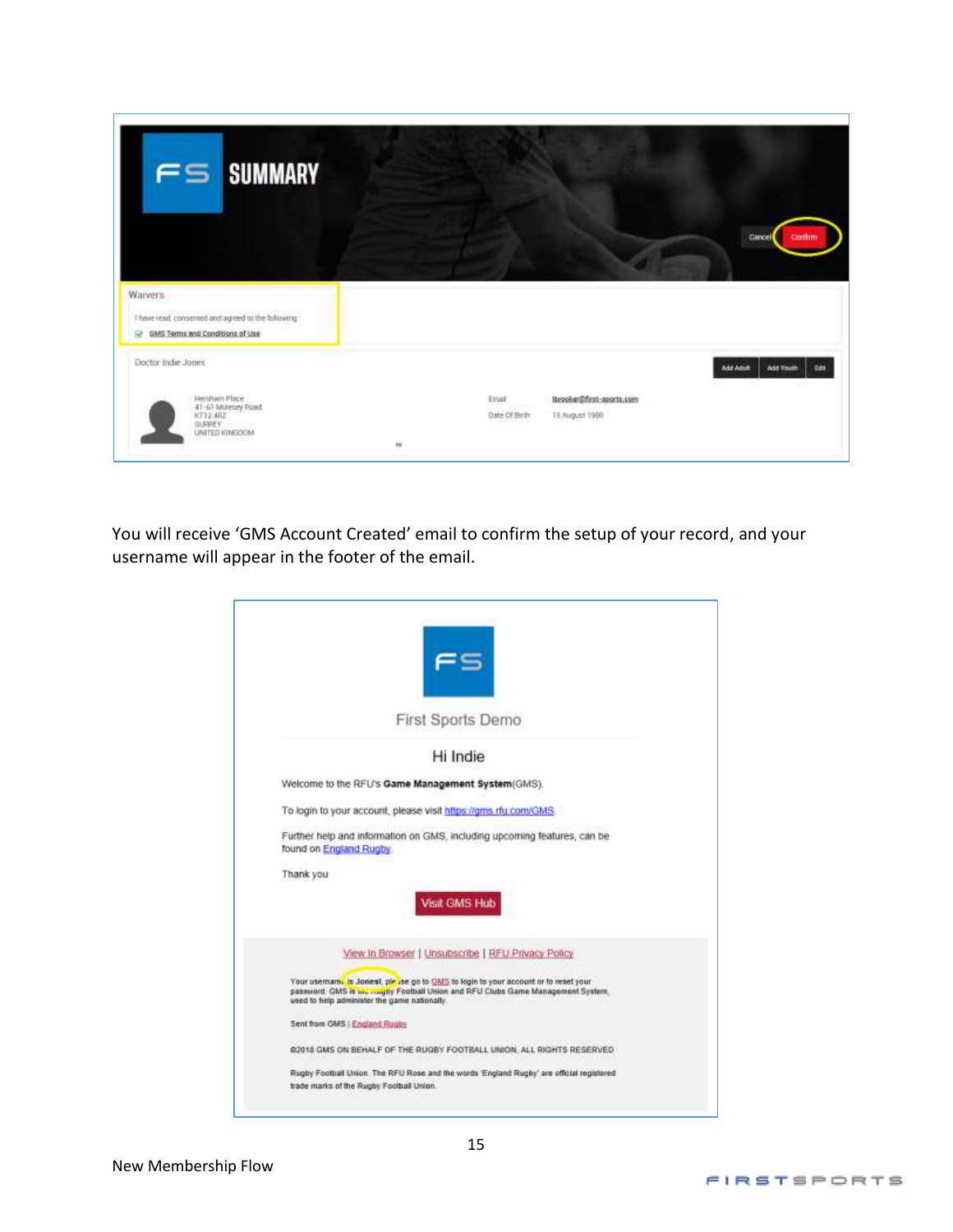And a 'Congratulations' page will display. From here you can continue and '**Log In**.

| FS | <b>CONGRATULATIONS</b>                                                                                                                                                                                                                                        |
|----|---------------------------------------------------------------------------------------------------------------------------------------------------------------------------------------------------------------------------------------------------------------|
|    | Thanks for registering Indie<br>Indie Jones                                                                                                                                                                                                                   |
|    | What Next?<br>You will shortly receive an email confirming that you have created an account with the club. In the meantime, we need to validate your email<br>address. Please click on the log in button below.                                               |
|    | To continue the Membership process please click the link below.<br>Log in                                                                                                                                                                                     |
|    | If you do not receive the confirmation email within a few minutes of signing up, please check your Jurik E-mail folder just in case the<br>confirmation email got delivered there instead of your inbox. If so, select the confir<br>messages to get through. |

This will direct you to a page to verify your account where an email will be sent.

| <b>GMS</b><br><b>Verify Account</b> |                                                                                                                                                      |
|-------------------------------------|------------------------------------------------------------------------------------------------------------------------------------------------------|
|                                     | Verify Account<br>An email has been sent to you with a link to validate your account, please check your e-mail<br><b>Re-Send Verification e-mail</b> |
|                                     |                                                                                                                                                      |

Once the account has been verified, they can login to GMS and 'Buy Membership'.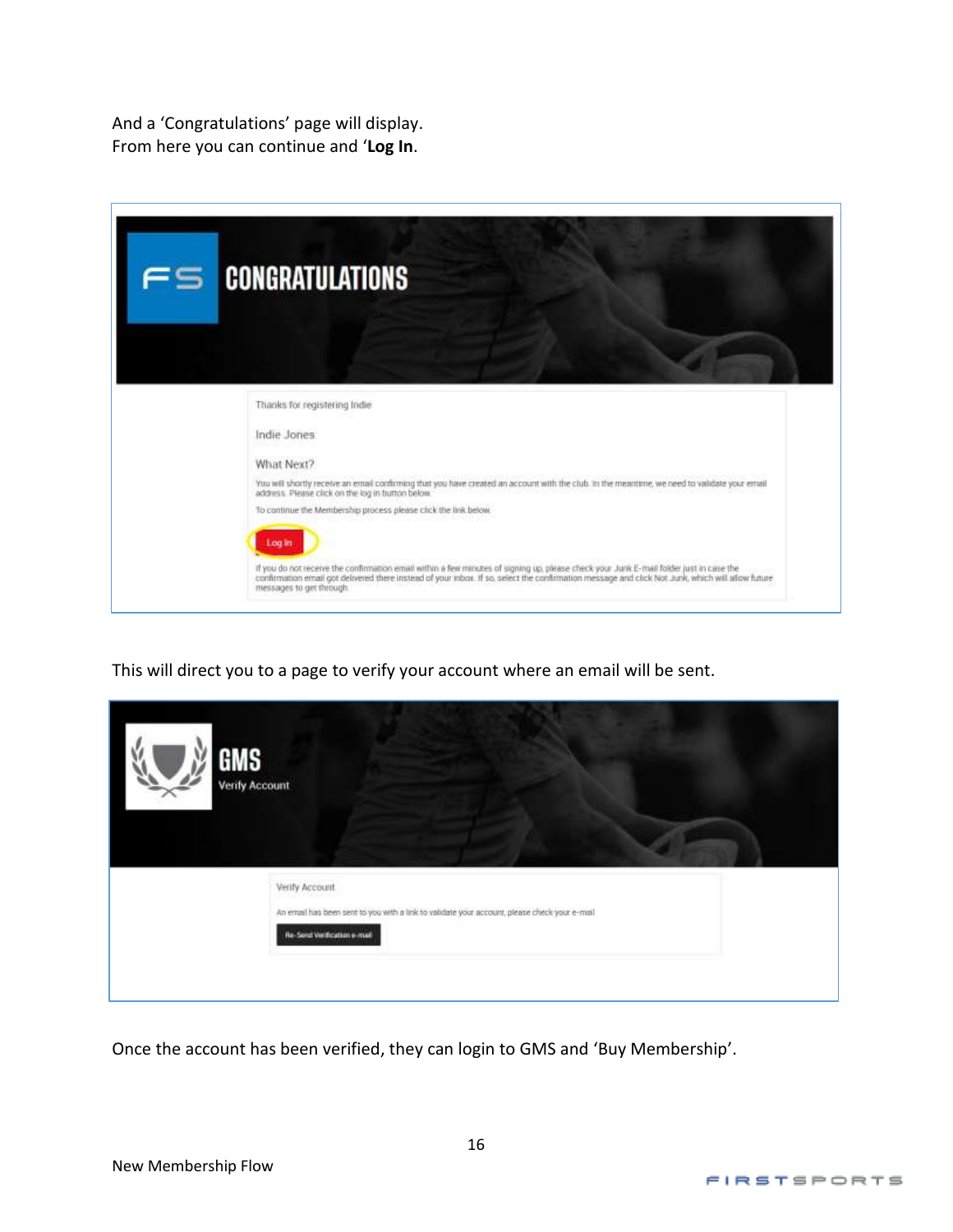| Doctor Indie Jones                                     | UEN 2442211 E Intelectioner sports.com                                                          |                                                                                                                                        | <b>Attive</b> |
|--------------------------------------------------------|-------------------------------------------------------------------------------------------------|----------------------------------------------------------------------------------------------------------------------------------------|---------------|
| Summary<br>DATE OF BRITH<br>15/09/1980<br>coon<br>Male | Ibrooker@firat-sports.com<br>Hersham Place<br>41-61 Molesey Road<br>Walton-on-thames:<br>SURREY | Account<br>Buy Membership<br>$\frac{1}{17}$<br>Jonest<br>Leichge 11/87/2010 16:46<br><b>Update Family Registration</b><br>Buy Products |               |
|                                                        | MODODINE GENERAL<br>KT12.482                                                                    | <b>Status</b><br><b>STEEL GALLAST</b><br>Active<br>Josept 17/07/2019<br>A<br>Date Associated T1/27/1279                                |               |

Click the red cursor on the membership you want to buy, this will add that membership to the **Basket**.



| Basket |                                                                                    |         | £100.00 |
|--------|------------------------------------------------------------------------------------|---------|---------|
|        | FSI Adult Playing Membership<br>Membership starts 01/08/2019<br>Doctor Indie Jones | £100.00 | ÷       |

(*If you are also purchasing another membership for another individual you have created, click on their tile, and continue as above to add to the Basket*).

Once added, click **Checkout**.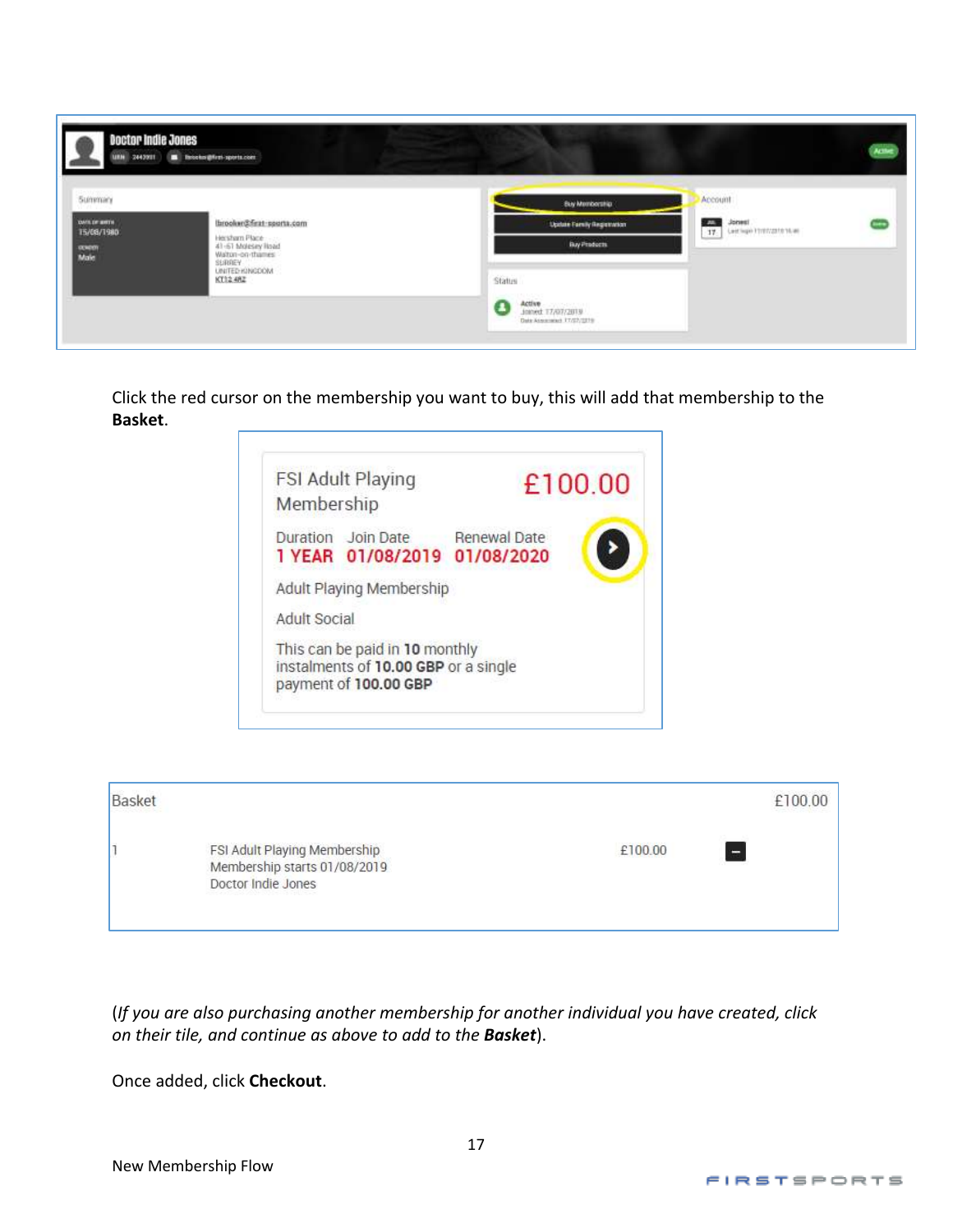You can still Add New Adult(s) or New Youth(s) from here. *This creates a record/account on GMS, they will still need to register if a registered player.*



This will display the Order Summary and how you want to pay (Payment Method). Details will automatically populate, once you have selecting the payment option click **Pay Now**.

| <b>Orders</b><br>--                                                                                                                                                                                                                                |                                                                                                                                                                                                                                                                                                                                                                                                           | Payment Method<br>경기 일 시간 사람이                                                                                                                                                                           |  |
|----------------------------------------------------------------------------------------------------------------------------------------------------------------------------------------------------------------------------------------------------|-----------------------------------------------------------------------------------------------------------------------------------------------------------------------------------------------------------------------------------------------------------------------------------------------------------------------------------------------------------------------------------------------------------|---------------------------------------------------------------------------------------------------------------------------------------------------------------------------------------------------------|--|
| at Order 999646241 Indie Jones (2443991)<br>FSI Adult Playing Membership (First liports Detro)<br>Adult Playing Mareller/ship:<br>The tie truler Jones (TARTWI) PILAAU/: Plearing Demokeratius at Polet Sports Terris<br>Ailutt Flexing Mandatolds | $\omega = 0 \qquad \cdots$<br><b>SIET PRIZE</b><br><b>BLAANTITE</b><br>100.00<br><b>Update</b>                                                                                                                                                                                                                                                                                                            | Please check the order tterm and the final pastners<br>strong.<br>Click the pay button to continue to the payment gateway.<br>O Direct Dehit<br>-44.0359<br>- LEET HARD<br>Waar Town<br>Inder.<br>Jones |  |
|                                                                                                                                                                                                                                                    | O Pay in full<br>C: Pay in Instalments<br>Installiment option poyments will be made as follows on day selected<br>10 -                                                                                                                                                                                                                                                                                    | DAX, OESNY<br>Tbrooker@ftrsz-sports.com<br><b>STEPHAN WORLD</b><br>PERTHER LEDITOR                                                                                                                      |  |
|                                                                                                                                                                                                                                                    | <b>Scientists</b><br>ED BRIDTIN, A19,00<br><b>STAR</b><br>tion-term groot<br><b><i><u>Differential</u></i></b><br>15/10/2010 #10000<br><b>Support</b><br>SETURNS FROM<br><b>Tuckmoonline</b><br>15/12/2019 4:10:00<br><b>Summaring</b><br>10/11/0303 #10.00<br><b>Substitute</b><br>13, 02, 2020, 210, 08<br><b>Submarine</b><br>TAXIEDOOD ENOM<br><b>S.A.Monte</b><br>19/04/2020 6:30:00<br>WESTON #1006 | Britt front<br>10,018470<br>Hersham Place<br>$41 - 61$<br>ARRESTS!<br>Maleney Road                                                                                                                      |  |

If the membership scheme has been created to be taken by instalments and a one-off payment, under the order summary there will be the option of the payment plan; Pay in Full or Pay in Instalments.

Clicking on Pay in Full will give you the option of either Direct Debit or Online Card.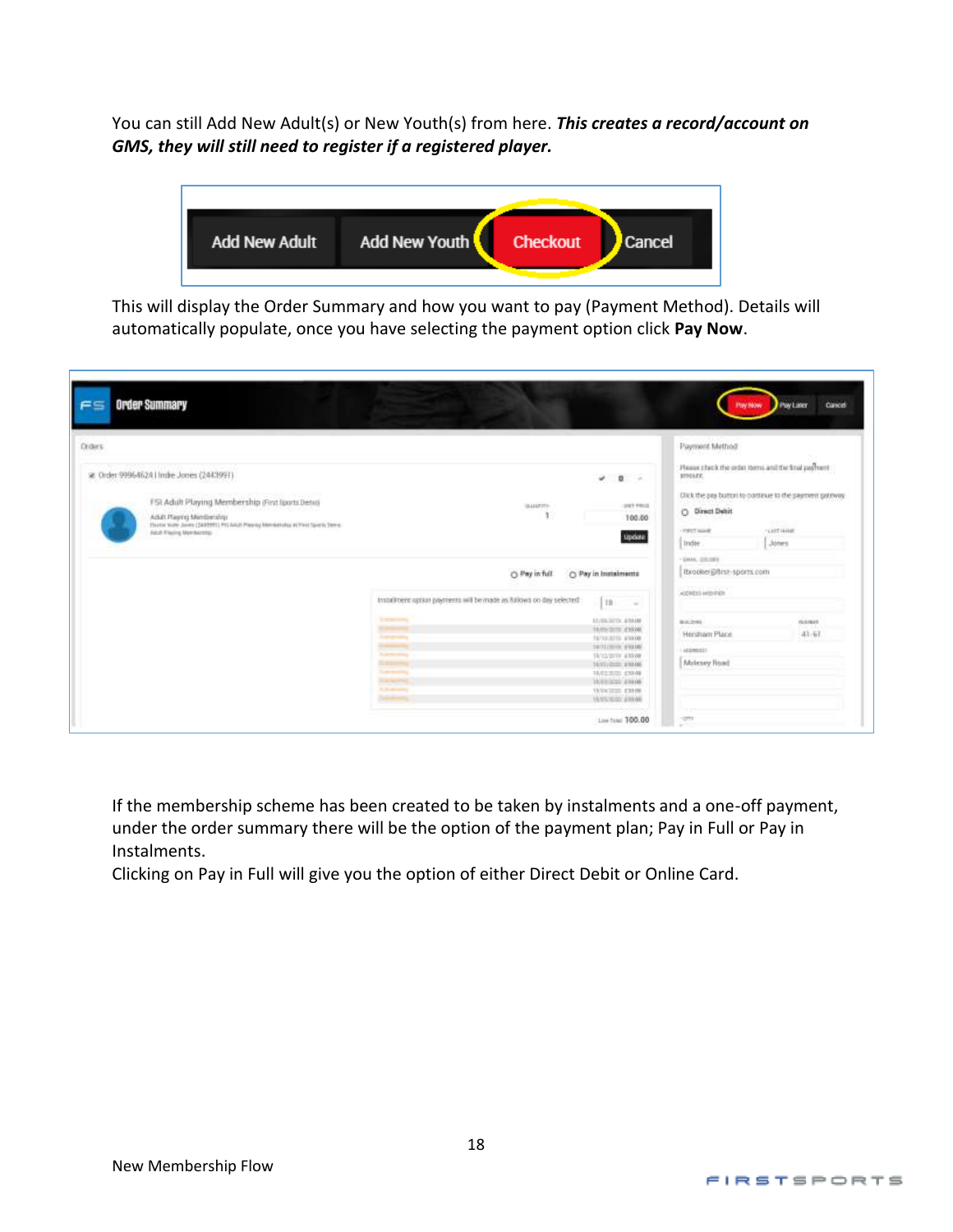| <b>Orders</b> |                                                                                                                            |                                                                      |                                   | Payment Method           |                                                          |
|---------------|----------------------------------------------------------------------------------------------------------------------------|----------------------------------------------------------------------|-----------------------------------|--------------------------|----------------------------------------------------------|
|               | at Order 99964624   Indie Jones (244399)                                                                                   |                                                                      | $\blacksquare$<br>v.<br>Cm.       | arroure.                 | Please check the coder rems and the finid payment        |
|               | F5I Adult Playing Membership (Finn Sports Dental                                                                           |                                                                      |                                   |                          | Olds the pay button to continue to the payment gateweal. |
|               |                                                                                                                            | BAMTITY                                                              | UNITERED<br>100.00                | O Direct Debit           | C Christe Cent                                           |
|               | Adult Playing Membership<br>Systemia Jana (JAOBIT) FU Atut Playing Namanity-in Fice Suith Denis<br>AA/A Maying Mentionship |                                                                      |                                   |                          |                                                          |
|               | Andrea a Baltimore de la co-                                                                                               |                                                                      | <b>Update</b>                     | I draight values)        | HEADT HAME                                               |
|               |                                                                                                                            |                                                                      |                                   | Indie                    | Jones.                                                   |
|               |                                                                                                                            | (b) Pay in full                                                      | Pay in Instalments                | HAAA, LISTING            |                                                          |
|               |                                                                                                                            |                                                                      |                                   | Ibmoker@flest-sports.com |                                                          |
|               |                                                                                                                            | Imstallment option payments will be made as follows on day selected. | 10 -                              | ADERESS MILLER BY        |                                                          |
|               |                                                                                                                            | <b>Street Way</b>                                                    | FURNISH & LOCAL                   |                          |                                                          |
|               |                                                                                                                            | <b>Suite</b><br><b>To The America</b>                                | terminate visual<br>WHITBHE CHERE | An ist (Arms)            | NAMER                                                    |
|               |                                                                                                                            | <b>Dynamics</b>                                                      | <b>INVITATION ATENS</b>           |                          |                                                          |
|               |                                                                                                                            | <b>SCORES</b>                                                        | ta tutalità avenne                | Heristiam Place          | $41 - 61$                                                |
|               |                                                                                                                            | <b>Household</b>                                                     | temption glass.                   | HODBEET!                 |                                                          |
|               |                                                                                                                            | <b>Systems</b><br><b>TOYOTA REAL</b>                                 | HASSIS 11000<br>tutomer stem-     | Molesey Road             |                                                          |
|               |                                                                                                                            | <b>Service State</b>                                                 | 10/34/3120 474140                 |                          |                                                          |
|               |                                                                                                                            |                                                                      | NO/2012033-174-001                |                          |                                                          |
|               |                                                                                                                            |                                                                      |                                   |                          |                                                          |
|               |                                                                                                                            |                                                                      |                                   |                          |                                                          |
|               |                                                                                                                            |                                                                      |                                   |                          |                                                          |
|               |                                                                                                                            |                                                                      | Les Ting: 100.00<br>7.92          | $-0.27%$                 |                                                          |
|               |                                                                                                                            |                                                                      |                                   | Walton-on-thames.        |                                                          |

And clicking to Pay by Instalments will only give you the option of Direct Debit.

| in Order 99964624   Indie Jones (2443991)<br>FSI Adult Playing Membership (First Sports Deno)<br>Adult Playing Membership.<br>Danter indie Josep (2442001) FSC Adult Paying Werdanstop at Fest Sports Dance<br>1834 라일이 사랑하는 아이들이 아들은 아들이 아니?<br>Albit Texing Menterstie | GAINETTY.<br><b>STORY OF</b>                                                                                                                                                                            | ۴<br>$\mathfrak{n}$<br><b>1541 PACK</b><br>100.00<br><b>Update</b>                                                                                                                                       | Please check the order torns and the find payment.<br>amount, the will be a little control of the<br>120 : 121 : 121 : 121 : 121 : 121 : 121 : 121 : 121 : 12<br>Click the pay button to continue to the payment gateway<br>O Direct Debit<br>150.947<br>FIRST MAKE<br><b>FLAST GAME</b> |
|--------------------------------------------------------------------------------------------------------------------------------------------------------------------------------------------------------------------------------------------------------------------------|---------------------------------------------------------------------------------------------------------------------------------------------------------------------------------------------------------|----------------------------------------------------------------------------------------------------------------------------------------------------------------------------------------------------------|------------------------------------------------------------------------------------------------------------------------------------------------------------------------------------------------------------------------------------------------------------------------------------------|
|                                                                                                                                                                                                                                                                          |                                                                                                                                                                                                         |                                                                                                                                                                                                          | inde<br><b>Jones</b>                                                                                                                                                                                                                                                                     |
|                                                                                                                                                                                                                                                                          | O Pay in full<br>FIELD/YHITE Option payments will be made as follows on day selected.                                                                                                                   | (2) Pay in Instalments<br>38<br>$\sim$                                                                                                                                                                   | thing, Inscaler<br>ibrooker@first-sports.com<br>NOONSLEAKENHA                                                                                                                                                                                                                            |
|                                                                                                                                                                                                                                                                          | <b>The America</b><br><b>Subject Eq.</b><br><b>Rockette</b><br><b>Determined</b><br><b>Systems</b> &<br><b><i><u>Demography</u></i></b><br><b>Summary</b><br><b>Continental</b><br><b>Communication</b> | PURELLETE 434000<br>TERRITORY FIRMS<br>FATERISTE-E18000<br>TATIONAL ENGINE<br>15/12/2011 476.00<br>ELONISIS: AMON<br>16/03/1838 436:00<br>18/01/1018 410.00<br><b>INSUES JIER</b><br><b>ISSUED: FIEW</b> | <b>ALIXADES</b><br>MALDAGE<br>Hersham Place<br>$41 - 61$<br>602.04011<br>Molesey Road                                                                                                                                                                                                    |
|                                                                                                                                                                                                                                                                          |                                                                                                                                                                                                         | Line Tree: 100.00                                                                                                                                                                                        | <b>STY</b><br>Walton-on-thienes                                                                                                                                                                                                                                                          |

Once you have selected the payment option click **Pay Now**.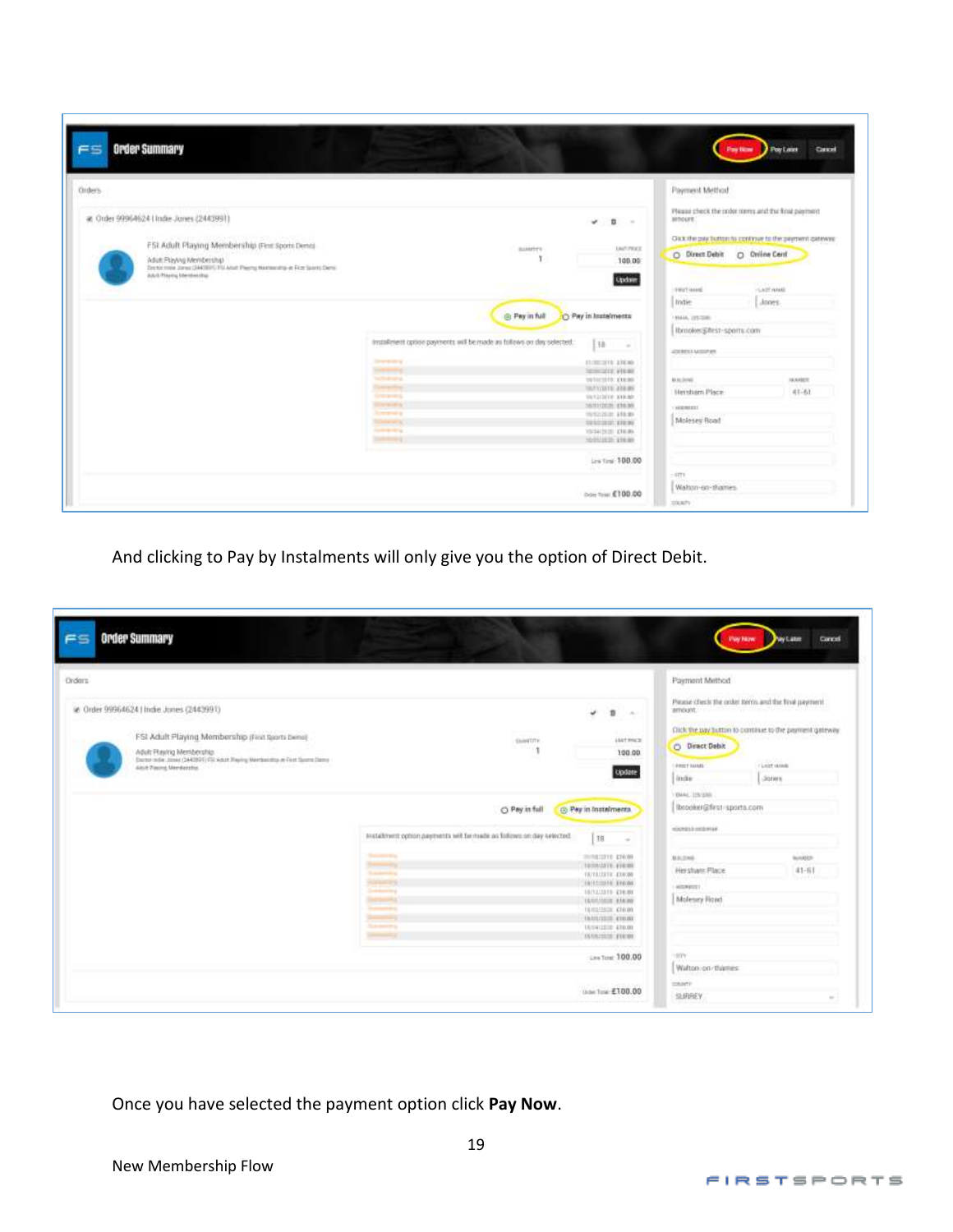Enter Payment Details and 'Make Payment'.

Details all correct, a success screen will display, click **Finish** or **View Receipt**.

Also, a payment success email will be sent to the email against your GMS record confirming the payment, amount, membership, card type, date, and reference.

## <span id="page-19-0"></span>3. Buy Membership – Failed Payment

When you enter card payment details and they are incorrect you will receive a **Payment unsuccessful** screen, which will detail what areas you need to check.

Within this page you can **view order.**

| Payment unsuccessful                                                                                                                                                                                                                                                                  |                                                                                                                               |  |
|---------------------------------------------------------------------------------------------------------------------------------------------------------------------------------------------------------------------------------------------------------------------------------------|-------------------------------------------------------------------------------------------------------------------------------|--|
| Sony, your order payment #FSD-C-119739 with unturcessful                                                                                                                                                                                                                              | <b>Pharm China</b>                                                                                                            |  |
| Unfortunately there is a problem with your payment. The payment has not passed some of the banks/card lessers security<br>checks. You have not been charged for this transaction. Please check the details entered, manch the car<br>The massivi returned way. Deplicate transaction: | $+$ Rame<br>· Address and postal code                                                                                         |  |
| if you continue to have problems please contact a member of the support team.                                                                                                                                                                                                         | · Card number<br>· CVV righter<br>· Expay Date:<br>· Black date (if applicable).<br>$\leftarrow$ Issue humber (if applicable) |  |

This will direct you back to the **Order Summary** screen to enter the payment method again (may pay by a different card) and re enter the card details.

You will also receive an **Payment Failure** email to confirm the transaction failed and you will not have been charged. The email will detail a number of reasons why the transaction may have failed.